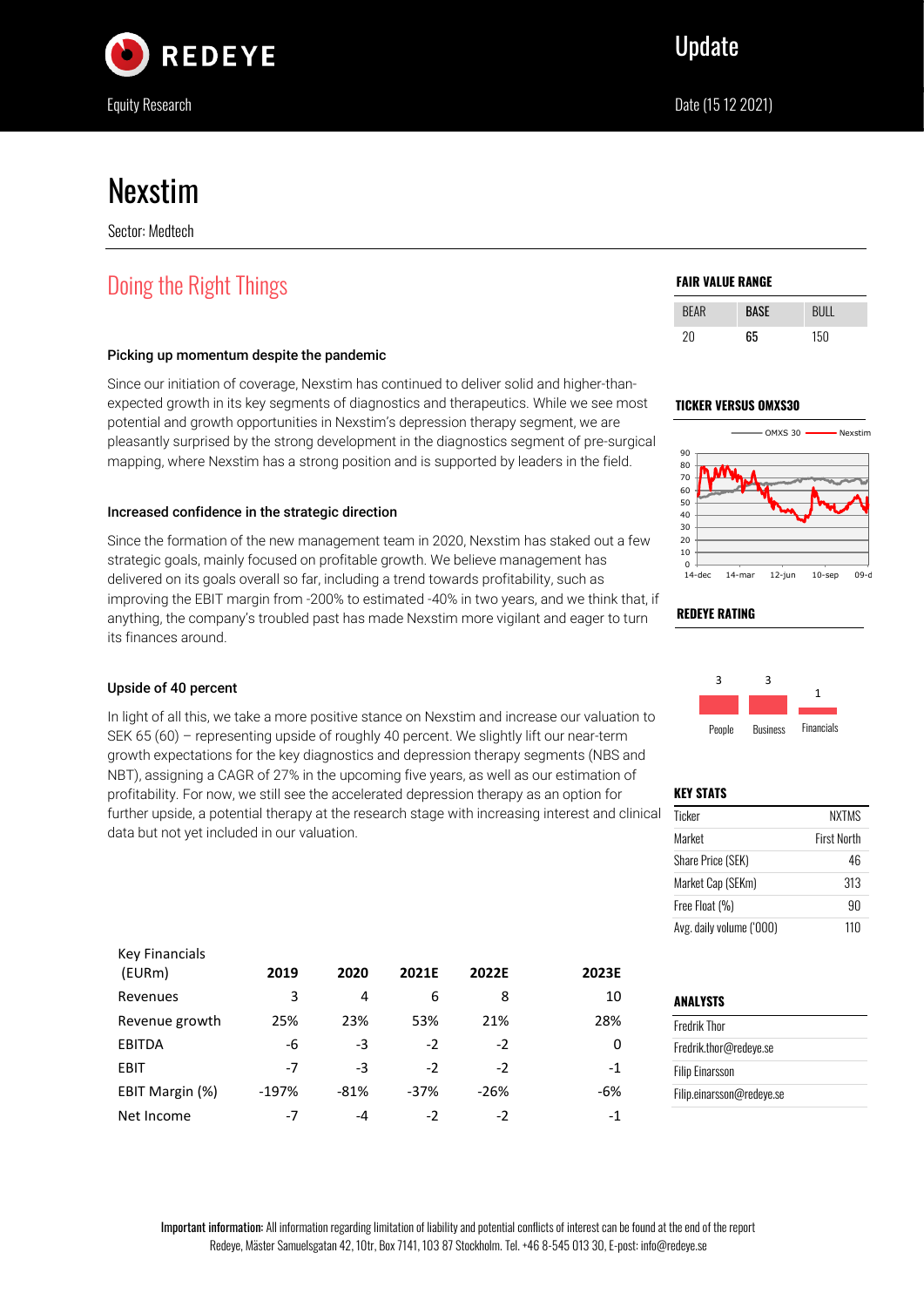# Investment Thesis

### TMS Diagnostics market leader with KOL support

Nexstim's NBS diagnostics system benefits from the support of key opinion leaders and leading university hospitals for the use of navigated TMS (transcranial magnetic stimulation) in pre-surgical mapping of brain tumors. More than 100 academic publications regarding the system have been published. We view the NBS system as a potential driver of future growth in the therapy area thanks to the navigation platform's validation by leading neurosurgeons. It is also the source of durable and growing income, which came as a surprise to us in H1 2021. We also expect increased use in other areas following Nexstim's launch of an NBS system with a therapy software update option.

### Significant potential in high-growth treatment market

TMS is a non-invasive and well-tolerated method to treat depression that has gained the approval of payers and regulators in the US and the EU in recent years. While the market is still relatively small (EUR 120m in 2021, according to our estimates), the case for broadening the application into other psychiatric disorders and settings is growing. The total market potential exceeds EUR 11bn, we estimate. We see high overall growth in the segment – 15 percent per year on average between 2022 and 2025 – thanks to these factors.

# Precision positions 'navigated' TMS well

Nexstim's therapy system stands out for its precision compared to established TMS treatments. It enables clinicians to target hotspots accurately, increasing treatment reliability. Data from the company's patient registry look promising, with remission or response rates higher than or similar to comparable devices (51 percent remission, 76 percent response). Accordingly, we view Nexstim as well positioned for the future compared with 'catch-all' systems like that of its competitor Brainsway, particularly once the underlying mechanisms are more widely understood and fine-tuning can optimize treatment to an even greater degree.

### Attractive model underpins long-term outlook

Nexstim's FDA- and CE-approved NBT therapy system has an installed base of some 44 systems, mainly in the US. In view of its attractive leasing and reimbursement model, we see good potential for growth in the coming years through expansion of installed systems, increased use, and recurring high-margin treatment revenues. We expect Nexstim to take ten percent of the overall TMS market (14.5 percent in the US and six percent in EU15), with annual recurring revenues of EUR 100,000 per system, translating into peak sales of EUR 43m for this segment.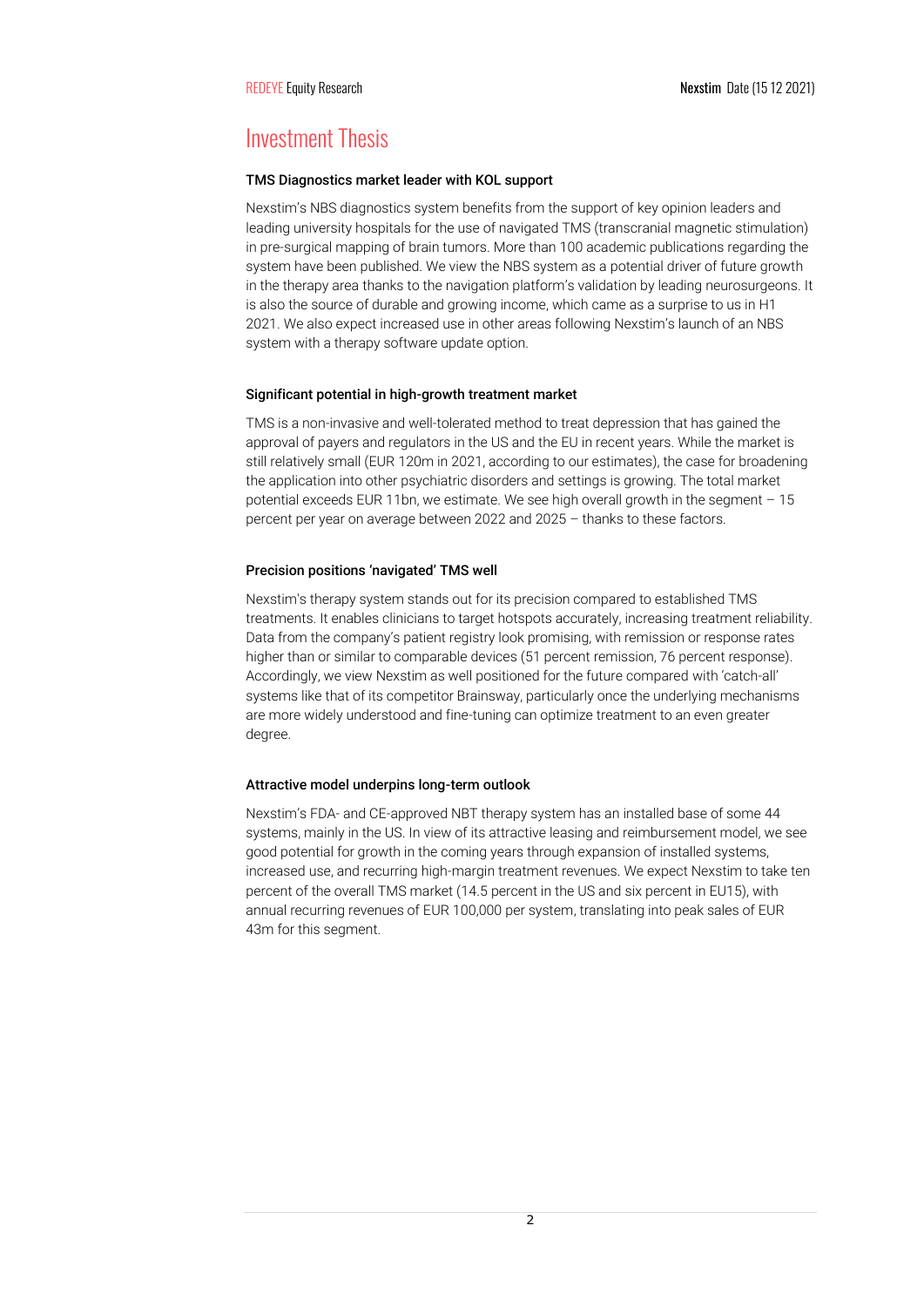# **Catalysts**

### H2 report

Nexstim is a commercial stage company, and we see its H2 report as the key catalyst for the stock in the coming months. Following the strong H1 report, we want to see ongoing strong growth in Nexstim's core segments with a continued path towards profitability, representing a further break from the unprofitable market as a whole. We forecast revenues of EUR 6.3m (48% y/y growth) and EBIT of EUR -2.35m (EUR -3.35m for full-year 2020).

*Time Horizon: Three to six months*

### Chronic pain pilot study and further studies in severe depression

One way for Nexstim to find a niche to dominate is for it to focus more on a newer accelerated treatment protocol, aiTBS, where the benefits of navigation and increased reliability may be more crucial. It has started two investigator-initiated pilot studies in severe depression and chronic pain and has seen good early indications from the study in severe depression. Good outcomes in chronic pain, and especially replicated or improved results in larger studies, could position Nexstim well in new markets that are currently unexplored.

*Time Horizon: One to six months*

### Strategic partnerships

Like those of its larger competitors, Nexstim's therapy business is not yet profitable. This is mainly due to the high sales costs in attracting each new clinic. Nexstim plans to forge strategic partnerships with clinic chains and hospitals. Along with more usage per system, this could create sufficient scale for TMS therapy to become profitable in the future. A partnership with a supplier of other pre-surgical equipment could also bolster the NBS diagnostics system's value-added further.

*Time Horizon: Three to 12 months*

# Counter-Thesis

### Competition creates need for a niche

While TMS is a relatively new field, well-established competitors hold clearance for more psychiatry indications. Accordingly, Nexstim needs to differentiate its system sufficiently to compete with the more established competitors, such as Neuronetics and Brainsway, as well as other challengers. We see its main target as depression clinics and specialized hospitals, for which a high-quality niche product is still attractive.

### Unprofitable market

Despite sales that are 10-20x Nexstim's, market leaders Neuronetics and Brainsway remain unprofitable, with their strong focus on market expansion and R&D and the overall new and immature market for TMS therapy contributing to these difficulties. While we believe that Nexstim has laid a credible path towards profitability by focusing on recurring revenues and establishing itself at the premium end of the spectrum, the market conditions add uncertainty to the case.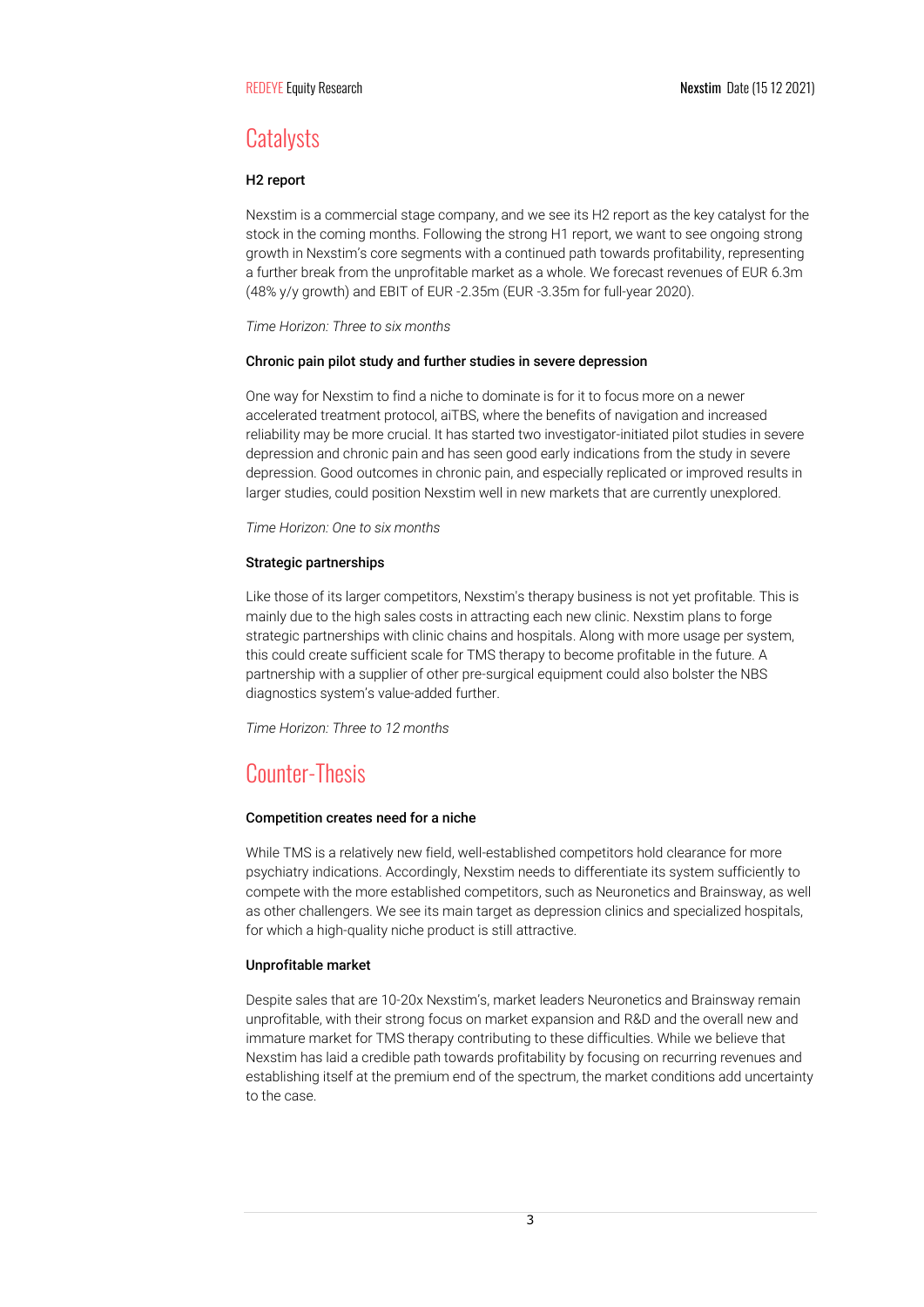# Stock Performance



Nexstim's stock performance has been volatile to say the least. After seeing a strong 2020, the stock has since witnessed a negative development, partly, in our view, because of the reversed split that was finalized in May – a neutral event for us – but it led to reduced liquidity and speculation in the stock. A clear and positive trigger was the H1 report in August, with its better-than-expected results. Since then, the stock has fallen back again and has underperformed the Swedish stock index and Redeye's Swedish Medtech Index<sup>1</sup> over the last year.

<sup>1</sup> The index consists of all medtech companies listed in Sweden, equally weighed, with 104 constituents.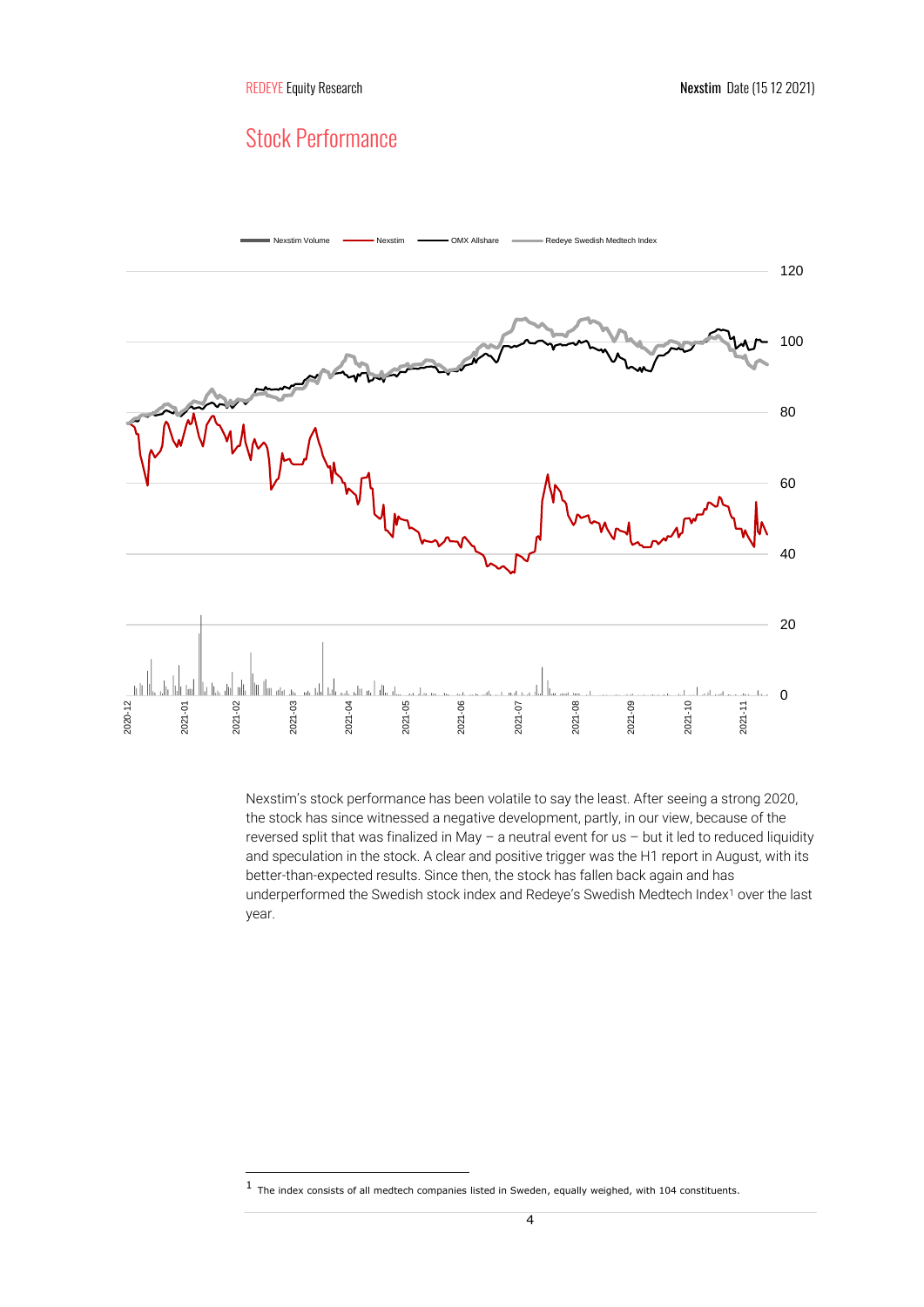# Reviewing Our Case

We make some adjustments to our valuation of Nexstim due to strong sales momentum and our increased confidence in the management team and its strategic direction.

# H1 report

This summer, Nexstim released a solid H1 report that exceeded our expectations.

- Net sales in H1 increased by 83 percent to EUR 3m compared with the same period last year (1.6).
- Net sales from the NBS diagnostics system increased by 96 percent to EUR 1.8m (0.9)
- Net sales from the NBT therapy system increased by 67 percent to EUR 1.2m (0.7)
- The operating loss decreased to EUR -0.9m (-1.8)
- Results were EUR -0.9m (-1.2)

Some of this growth stemmed from base effects versus the weaker H1 2020, but we were particularly surprised by the strong momentum in Nexstim's Diagnostics segment (NBS), a market where the company's solid reputation continues to deliver. It sold and delivered seven systems during the period. Customers for NBS tend to be university hospitals with long budget periods, and the NBS system is a capital good with a long product cycle, which makes it less dependent on cyclical and Covid-19-related factors.

Sales in the therapy (NBT) segment were stable but still affected by the pandemic, as the main revenue here stems from reimbursements per treatment session. Still, Nexstim sold five new units in this segment.

### Increased confidence in management and the strategic direction

Since the formation of the new management team in 2020, Nexstim has staked out a few strategic goals, mainly focused on profitable growth. In our initiation report, our initial thoughts on the new management team (CEO Mikko Karvinen and CFO Joonas Juokslahti) were positive, although slightly reserved due to the previous management's troubled history with rights issues, high operating expenses, and the failure within stroke rehabilitation. Since then, we believe that management has delivered on its overall goals so far, including a trend towards profitability, and our impression is that, if anything, the company's troubled past has made management hyper-aware and determined to turn the finances around.

### Stronger outlook – we see upside of 50 percent

Nexstim has exceeded our expectations since our initiation report, and we now revise our estimates to reflect our more positive view on the company and its future. We increase our near-term growth expectations for Nexstim's key segments diagnostics and depression therapy (NBS and NBT) with a CAGR of 27% the upcoming five years, while we also think that Nexstim has a more credible path towards profitability. For now, we still consider the accelerated depression therapy only as an option for further upside – representing a therapy type with increasing interest and clinical data.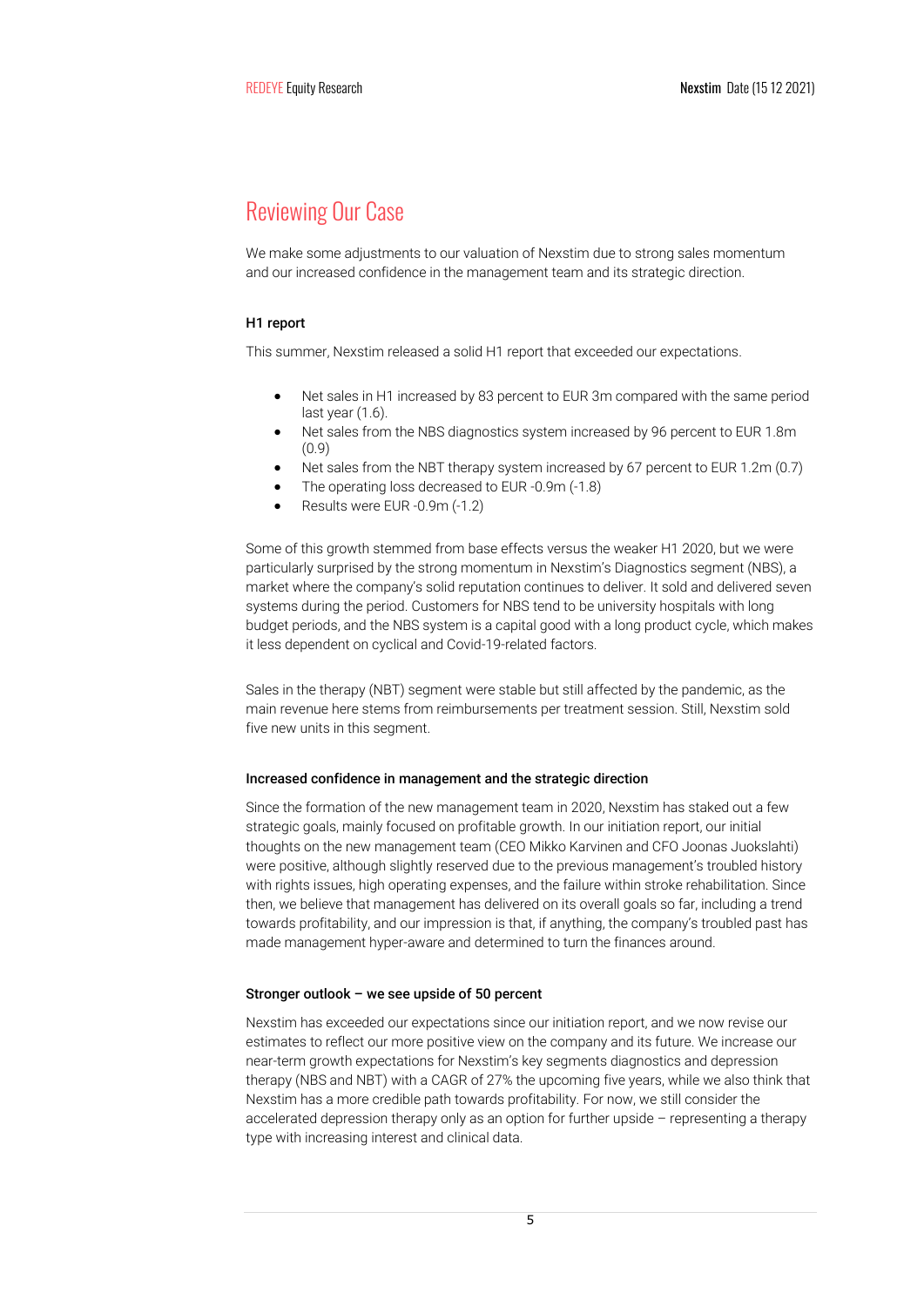# TMS – The Evidence is Mounting

In our initiation report, we noted extensive research on the use of transcranial magnetic stimulation (TMS) and its potential use in many possible indications, given its long history and as there are several providers today with FDA clearance. Since then, a few additional studies and reviews have been conducted that we believe should be interesting for investors in TMS companies.

### An indication of the efficacy of accelerated TMS – Cole et al (2021)

A few weeks ago, a new study was published on the antidepressant effect of accelerated TMS by a research team from Stanford. The study, a placebo-controlled and randomized trial (n=29), followed participants with treatment-resistant depression with an ongoing moderate to severe episode, in a five-day daily and intense TMS treatment, followed by a four-week follow-up period. The Stanford Neuromodulation Therapy protocol (SNT) is characterized by frequent daily treatment sessions (ten a day) of higher-than-usual doses of TMS (18,000 pulses daily) with a proprietary targeting method.

The results, as measured on the MADRS scale, indicated a mean percent reduction of 52.5 percent compared to 11 percent in the placebo group. The study was originally planned to enroll 60 patients, but it was ended after the interim readout due to the large effect size. As argued by the authors, the study enrolled more severe patients than other randomized TMS trials, as also indicated by the lower-than-average placebo effect, which we consider promising given the strong effect.



### Stanford Neuromodulation Therapy – primary endpoint (left), secondary endpoint (right)

Source: Cole Et al (2021)

Overall, we are positive on the results and the implications for Nexstim's accelerated treatment, although we believe that they need to be replicated in a larger study with a longer follow-up period. Given the intensity of the SNT protocol, a sustained effect for at least two months is probably needed, in our view, to warrant the time and resources, also given the established treatments today such as ECT (electroconvulsive therapy) and pharmaceuticals. However, as stated by the SNT team, accelerated TMS could be used as an acute treatment with "standard" TMS as a maintenance treatment. As accelerated TMS is still at the research stage, it is not yet clear how it will fit into the current treatment algorithm.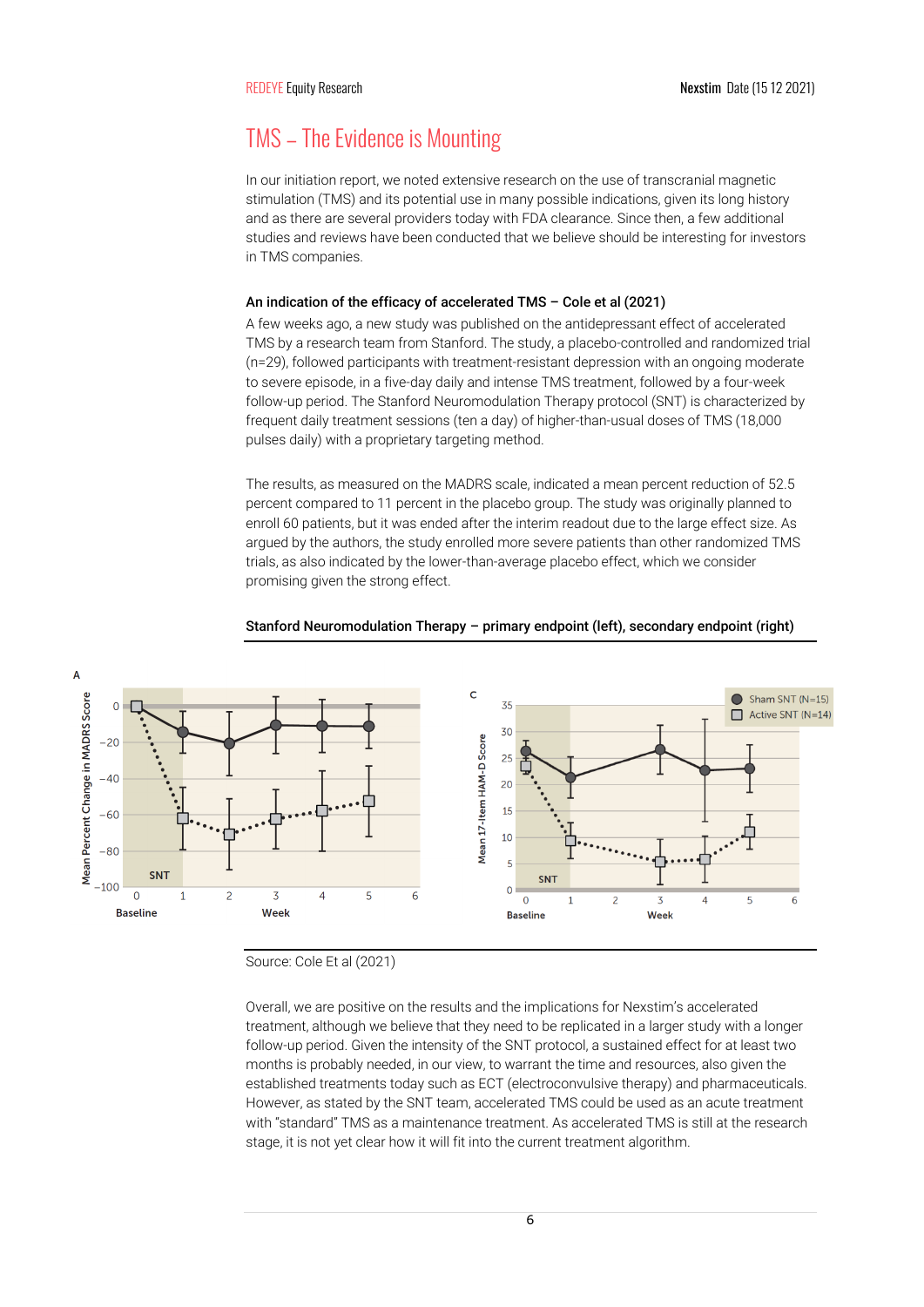### Nexstim pilot study in severe depression – Kuopio University Hospital

In March 2021, Nexstim announced the outcome from its first open-label pilot study using an accelerated and condensed treatment protocol with the company's NBT system for patients with severe depression. Instead of the regular once-daily treatments for four to six weeks, patients were treated several times a day for a week. Ten patients were enrolled in the pilot study and seven were analyzed in the follow-up. The initial results showed an improvement in the Hamilton Depression Rating Scales (mean decrease of 37 percent). In the seven patients who completed their follow-up visit, two (29 percent) were in clinical remission and three (43 percent) demonstrated a clinical response.

Overall, while early, we believe the results indicate an effect in this difficult patient population and motivate further studies. It is our impression, however, that the protocol (intensity of sessions and power) and targeted patient population are a work-in-progress, and we expect Nexstim to optimize these parameters in one or more smaller studies before moving on to a more expensive multi-center trial. As indicated by Nexstim, the intensity and duration were lower for safety/ethical reasons; upcoming trials will be conducted in more optimal settings.

### Nexstim's patient registry

As Nexstim's NBT system was approved based on a predicative device, its patient registry is today the key source for data on the system's effectiveness. While the evidence level is lower owing to the non-experimental nature, we believe it can still add further to our understanding of the treatment effect. So far, results (n=208) indicate an effect better than or at least on par with the most established competitors – Brainsway and Neuronetics<sup>2</sup> – which, in combination with its advanced and user-friendly navigation features, justifies Nexstim's position as a premium brand. We believe the patient registry can be a strong selling point if the company continues to deliver strong data in more patients.



#### Comparative treatment effect – patient registries

Source: Nexstim; Brainsway; Neuronetics: Redeye Research

<sup>2</sup> Brainway patient registry (n>1,000) and Neuronetics (n>10,000). Although some variation in methodology, all are based/partly based on the PHQ9 scale.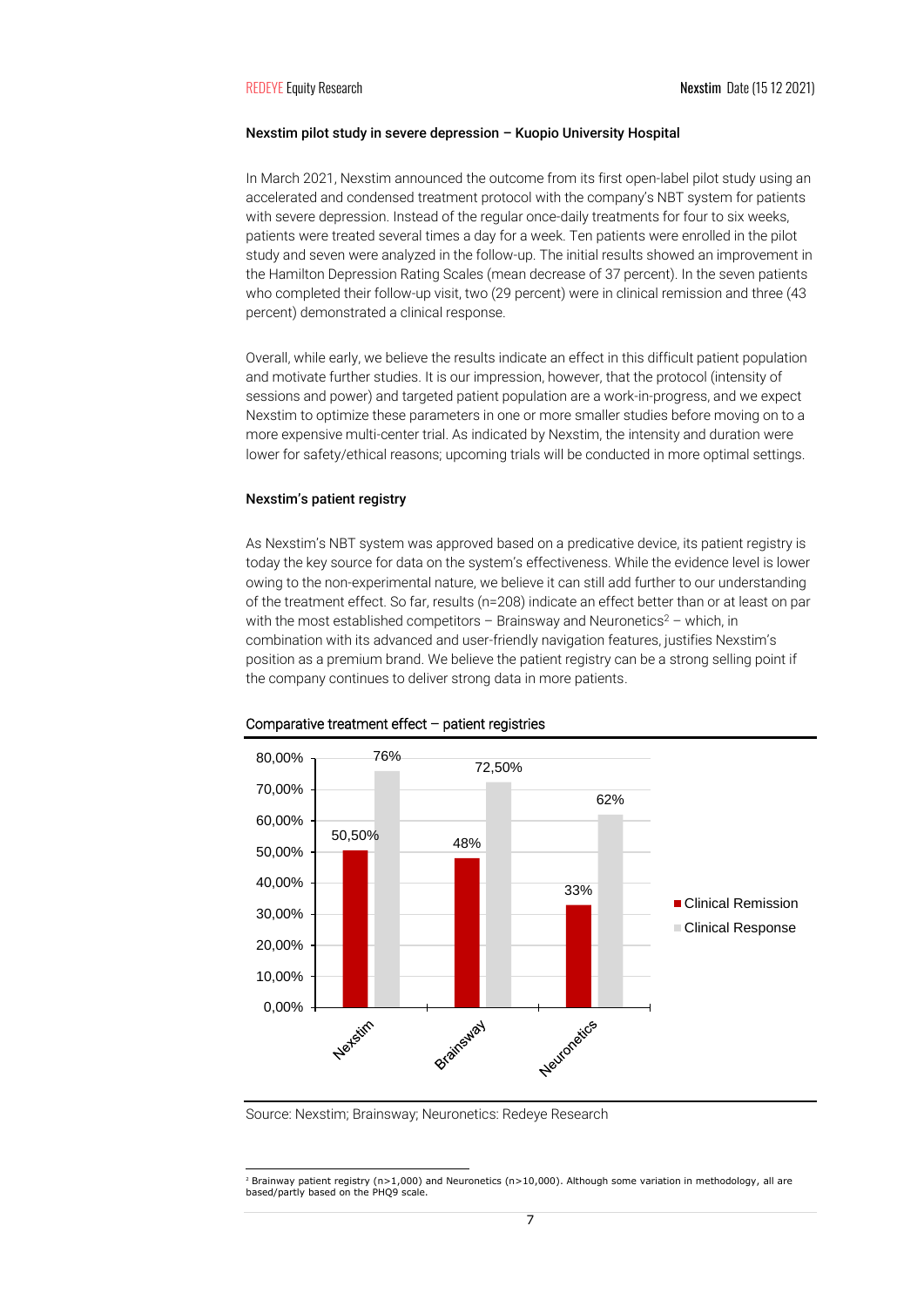# Evidence-based guidelines on therapeutic use of TMS 2014-2018)– Lefaucheur et al (2020)

In 2020, Lefaucheur et al followed up their influential evidence-based guidelines on TMS from 2014 that recommented rTMS as a treatment in several indications, including major depression disorder (MDD) and neuropathic pain. The updated version included several new indications, such as a probable effect of rTMS in fibromyalgia, Parkinson's disease, certain motor recovery from stroke, and PTSD. As can be seen in the table below, research on rTMS as a therapy is rapidly increasing, and there is considerable potential for label expansion into new indications for Nexstim down the road, although this is not currently part of the company's core strategy.

We think that investors should be aware of the vast extent of independent research into TMS, and we see a strong rationale for a rapidly increasing market size in the upcoming years. Nexstim does not necessarily need to conduct expensive studies on its own to take part in this growing market.

### Summary of recommendations of rTMS efficacy

| Neuropathic pain             | Definite analgesic efficacy of HF-rTMS of M1 contralateral to pain side (Level A), while LF-rTMS is probably ineffective (Level B)           |
|------------------------------|----------------------------------------------------------------------------------------------------------------------------------------------|
| CRPS type I                  | Possible analgesic efficacy of HF-rTMS of M1 contralateral to pain side (Level C)                                                            |
| Fibromyalgia                 | Probable efficacy of HF-rTMS of the left M1 in improving quality of life of patients with fibromyalgia (Level B)                             |
| Fibromyalgia                 | Probable analgesic efficacy of HF-rTMS of the left DLPFC in patients with fibromyalgia (Level B)                                             |
| Parkinson's disease          | Probable efficacy of HF-rTMS of bilateral M1 regions in motor symptoms of PD patients (Level B)                                              |
| Parkinson's disease          | Probable antidepressant efficacy of HF-rTMS of the left DLPFC in PD patients (Level B)                                                       |
| <b>Motor stroke</b>          | Definite efficacy of LF-rTMS of contralesional M1 in hand motor recovery at the postacute stage (Level A)                                    |
| <b>Motor stroke</b>          | Probable efficacy of HF-rTMS of ipsilesional M1 in hand motor recovery at the postacute stage (Level B)                                      |
| <b>Motor stroke</b>          | Possible efficacy of LF-rTMS of contralesional M1 in hand motor recovery at the chronic stage (Level C)                                      |
| Post-stroke aphasia          | Probable efficacy of LF-rTMS of right IFG in nonfluent aphasia recovery at the chronic stage (Level B)                                       |
| Hemispatial neglect          | Possible efficacy of cTBS of the contralesional left parietal in visuospatial hemineglect recovery at the post-acute stage of stroke (Level  |
|                              | $\mathcal{C}$                                                                                                                                |
| <b>Multiple sclerosis</b>    | Probable efficacy of iTBS of the leg area of M1 contralateral to the most affected limb (or both M1) in lower limb spasticity (Level         |
|                              | B)                                                                                                                                           |
| Epilepsy                     | Possible antiepileptic efficacy of LF-rTMS of the epileptic focus (Level C)                                                                  |
| <b>Alzheimer's disease</b>   | Possible efficacy of multisite rTMS-COG to improve cognitive function, memory and language level of AD patients, especially at a             |
|                              | mild/early stage of the disease (Level C)                                                                                                    |
| <b>Tinnitus</b>              | Possible efficacy of LF rTMS of the auditory cortex of the left hemisphere (or contralateral to the affected ear) in chronic tinnitus (Level |
|                              | $\mathcal{C}$                                                                                                                                |
| Depression                   | Definite antidepressant efficacy of HF-rTMS of the left DLPFC in major depression using a figure-of-8 coil or a H1-coil (Level A)            |
| <b>Depression</b>            | Definite antidepressant efficacy of deep HF-rTMS over the left DLPFC in major depression (Level A)                                           |
| Depression                   | Probable antidepressant efficacy of LF-rTMS of the right DLPFC in major depression (Level B)                                                 |
| <b>Depression</b>            | Probable antidepressant efficacy of bilateral right-sided LF-rTMS and left-sided HF-rTMS of the DLPFC in major depression (Level             |
|                              | B)                                                                                                                                           |
| <b>Depression</b>            | Probable antidepressant efficacy of bilateral right-sided cTBS and left-sided iTBS of the DLPFC in major unipolar depression                 |
|                              | (Level B), while unilateral right-sided cTBS is possibly ineffective (Level C)                                                               |
| <b>Depression</b>            | Possibly no differential antidepressant efficacy between: right LF-rTMS vs. left HF-rTMS, bilateral vs. unilateral rTMS of the               |
|                              | DLPFC, and rTMS performed alone vs. combined with antidepressants (Level C)                                                                  |
| <b>Post-traumatic stress</b> | Probable efficacy of HF-rTMS of the right DLPFC in PTSD (Level B)                                                                            |
| disorder                     |                                                                                                                                              |
| <b>Obsessive compulsive</b>  | Possible efficacy of LF-rTMS of the right DLPFC in OCD (Level C)                                                                             |
| disorder                     |                                                                                                                                              |
| Schizophrenia: auditory      | Possible efficacy of LF-rTMS of the left TPC in auditory hallucinations in schizophrenia (Level C)                                           |
| hallucinations               |                                                                                                                                              |
| Schizophrenia: negative      | Possible efficacy of HF-rTMS of the left DLPFC on negative symptoms of schizophrenia (Level C)                                               |
| symptoms                     |                                                                                                                                              |
| Addiction and craving        | Possible efficacy of HF-rTMS of the left DLPFC on cigarette craving and consumption (Level C)                                                |
|                              |                                                                                                                                              |

In all other conditions, there is "no recommendation", which means the absence of sufficient data to make a recommendation, but not the evidence for an absence of effect. Recommendations that change from our previous work (Lefaucheur et al., 2014) are shown in bold.

Source: Lefaucheur et al 2020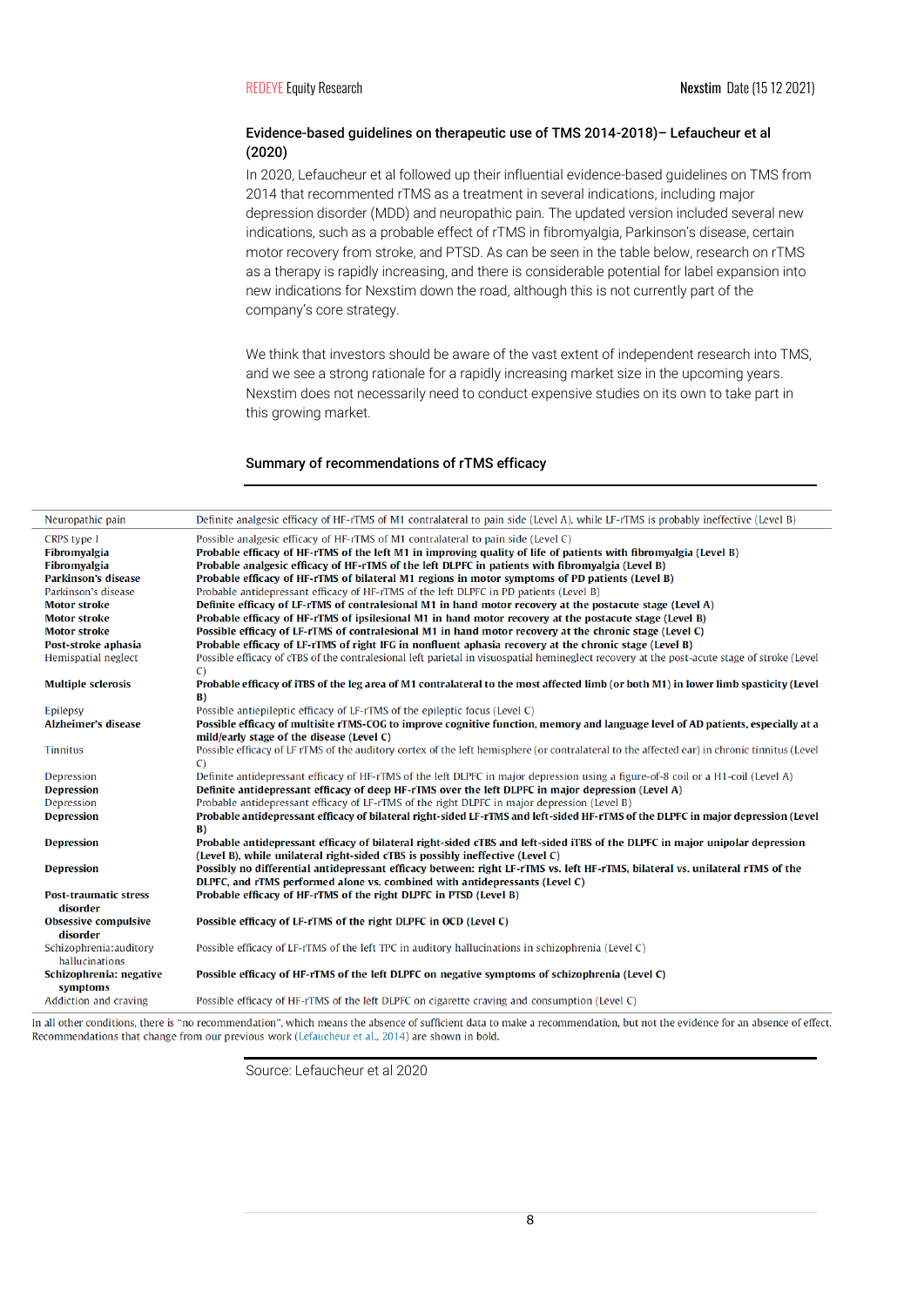# Other Major Events in the MDD Pipeline

### Sage Therapeutics/Biogen – Zuranolone Phase III Readout

This summer, Sage Therapeutics presented top-line data from a pivotal phase III study of Zuranolone as an acute treatment in MDD. The study showed a modest but statistically significant treatment effect from day three to day 15 - a comparatively short time frame, in our view, given the relatively modest treatment effect. Sage Therapeutics traded down on the data, and the company is currently awaiting further data from its Coral study that puts Zuranolone against standard of care (sertraline). We do not see Zuranolone as a direct competitor to Nexstim and TMS, but we take note of the relatively modest and short effect in relation to TMS and accelerated treatment (the TMS approach to acute MDD treatment).



*Source: Sage Therapeutics*

### Compass COMP360 psilocybin therapy for treatment-resistant depression

COMPASS Pathways sponsored a randomized, controlled, and double-blinded trial (n=233) using the investigational drug COMP360 psilocybin, a hallucinogenic mushroom used in combination with psychological support. The study showed that the higher dose (25mg) demonstrated a significantly higher antidepressant effect (MADRS scale) than in patients receiving 1mg (p<0.001) at three weeks. The lower active dose did not show a statistically differentiated effect from the placebo group. The effect was not statistically different from placebo after 12 weeks, and the number of mild to moderate side effects was relatively high (75 percent), which led to the stock falling following the announcement of the top-line data. Again, we think that TMS stands up well in comparison, also in terms of adverse effects in relation to treatment effect.

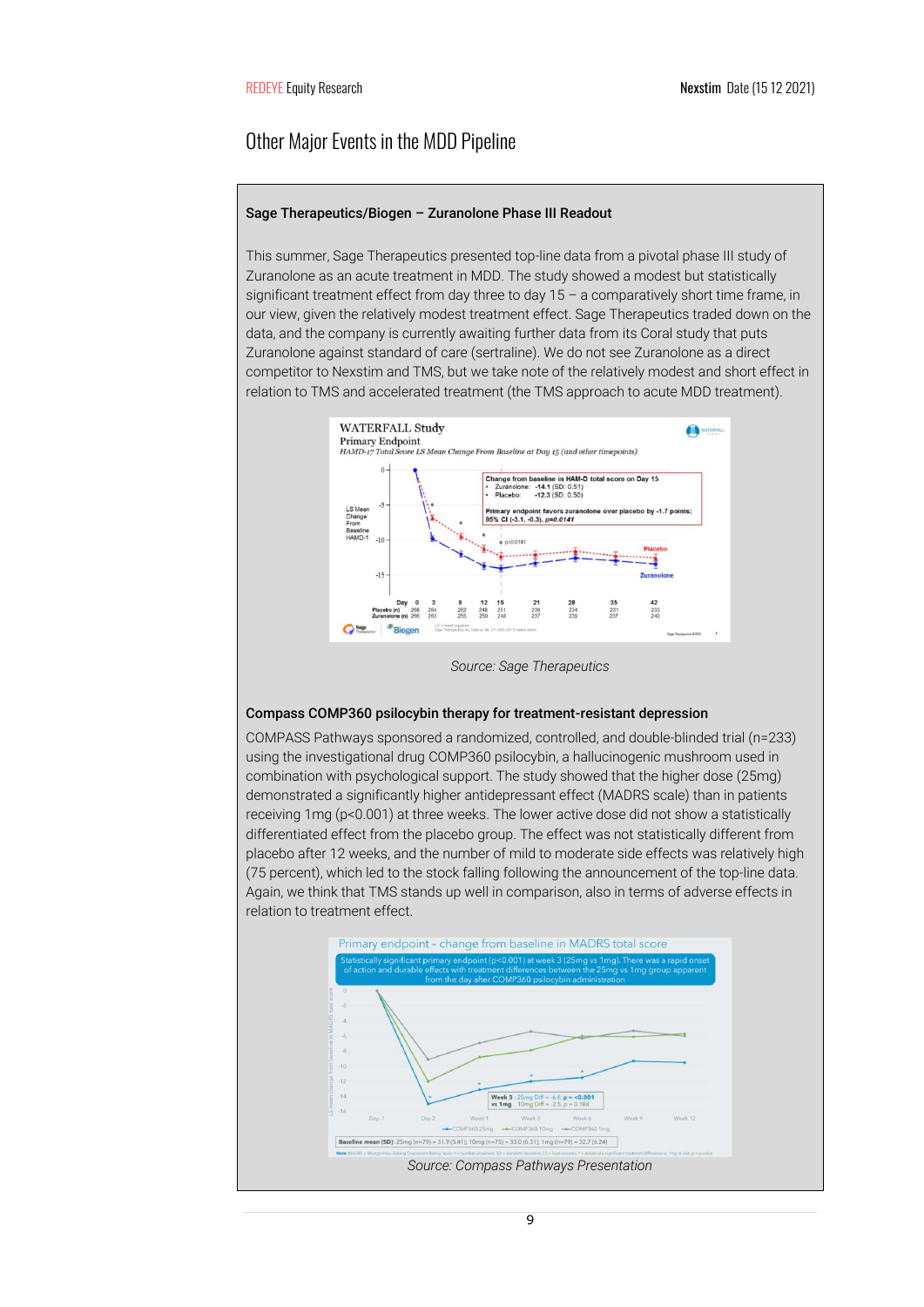# An Update on TMS Competition

In our initiation report, we saw two segments of competitors to Nexstim: Neuronetics and Brainsway (the "market leaders"); and the "market challengers" – smaller companies with a stronger focus on technology.

Neuronetics has been strongly impacted by the Covid-19 pandemic and has not regained its pre-pandemic sales levels yet. The share is down some 63 percent YTD. Brainsway has fared better, with a strong turnaround in 2021. The stock is up four percent YTD. Neither company is profitable, and according to FactSet consensus, neither is expected to present positive operating results until at least 2024, despite their size (10-20x that of Nexstim) and potential for scale economies. Expensive sales organizations, modest revenues per system, an ongoing focus on R&D ( $\sim$  20 percent of revenues), and leading the way into new indications contribute to this. This suggests a growing yet still immature market for TMS treatments.

We favor Nexstim's more careful approach to R&D and hope the company will avoid the mistakes of the two market leaders in expanding the organization and R&D too rapidly. We also believe that Nexstim's second and more established segment, NBS Diagnostics, differentiates it from other TMS companies and de-risks the case, especially in the short term.



Neuronetics (left) and Brainsway (right), EURm

### Source: FactSet

Amongst the market challengers, we note Magnus Medical, a new, private, pre-revenue company that licenses the rights to Stanford Neuromodulation Therapy (SNT) (i.e., accelerated treatment). The company has received an FDA breakthrough device designation, a process that grants it closer access to the agency, and it has also recently finalized a series of financing rounds with investors including Jazz Ventures. We see Magnus Medical as a competitor to Nexstim, especially in the emerging field of accelerated treatment, but we currently do not know much about its device, the regulatory path, or time to market. It is possible that it will require further and larger multi-center trials before an accelerated protocol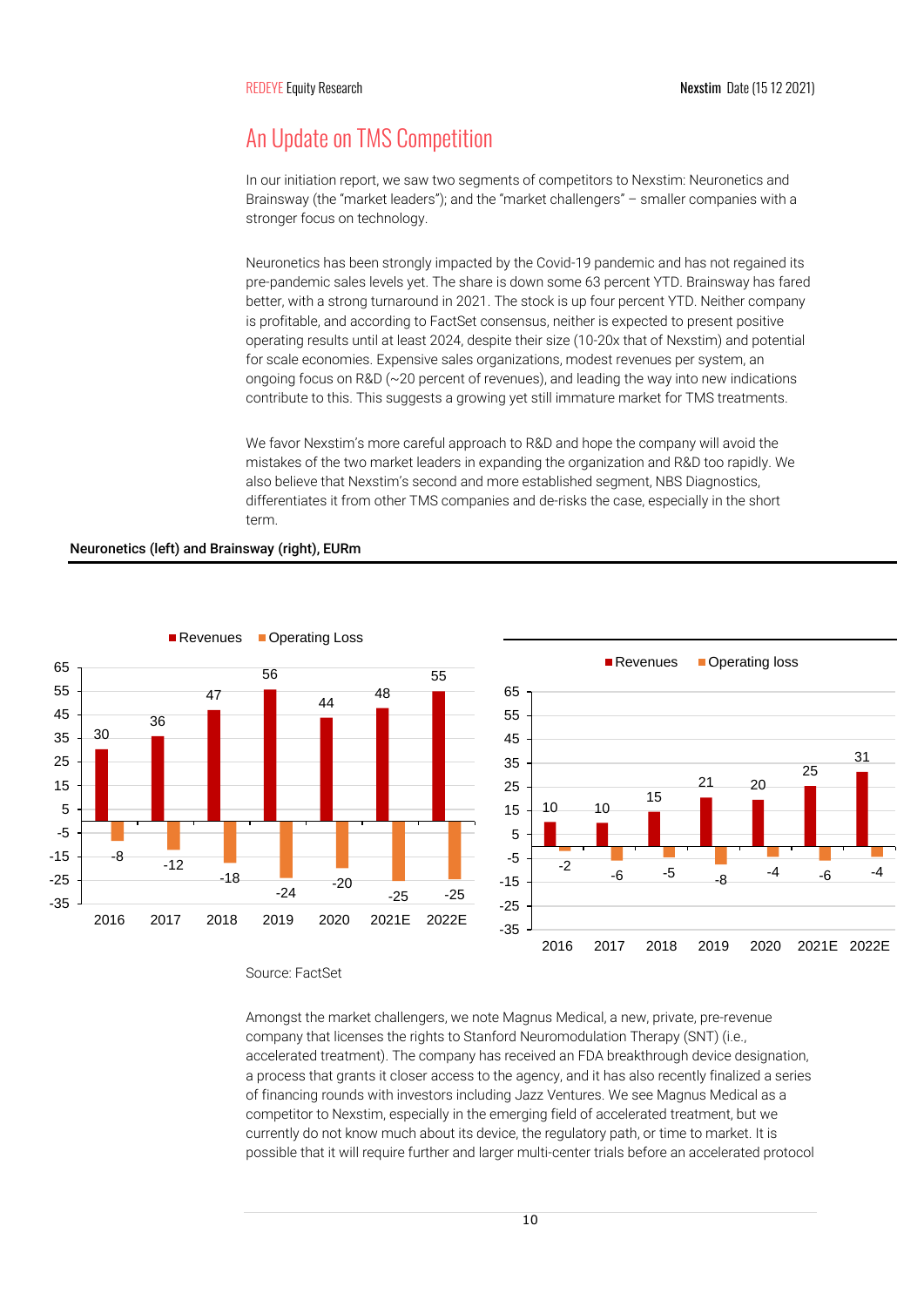can be approved, and we do not necessarily see it as a problem at this stage that more companies are paving the way in this new indication.

# Nexstim's Business Model

Nexstim's sales models differs between the NBS and NBT systems. The NBS system, used for surgical clinics and hospitals, today mostly consists of capital sales. Beyond that, there are also after-sales, such as software upgrades, recalibration, and consumables. We consider these a small share of the total revenues for the NBS system.

In October 2021, Nexstim launched a combined system (NBS5+) in the US: an NBS diagnostics system that includes NBT (navigated brain therapy) as a software option, combining both of Nexstim's FDA-approved systems in one.

Nexstim states that it could increase the utilization of the system, such as for different departments at a research hospitals (rather than mainly specific TMS clinics in the US today). We view this as a smart opportunity to increase the recurring revenues per system at a low cost, while the more research-oriented new users of the therapy system could produce interesting data and test new treatment modalities.

The sales structure of the NBT system is more complicated as Nexstim has three different models: all-inclusive pay-per-use; pay-per-month with no limit on usage; and capital sales with consumable costs. Today, most of Nexstim's revenues in the therapy segment are recurring revenues, such as the pay-per-use , and income from sales of head trackers, coils and service agreements. Looking at the whole TMS market, we believe that recurring revenues will become increasingly important, and given the very high margins, important for the company in a mature stage.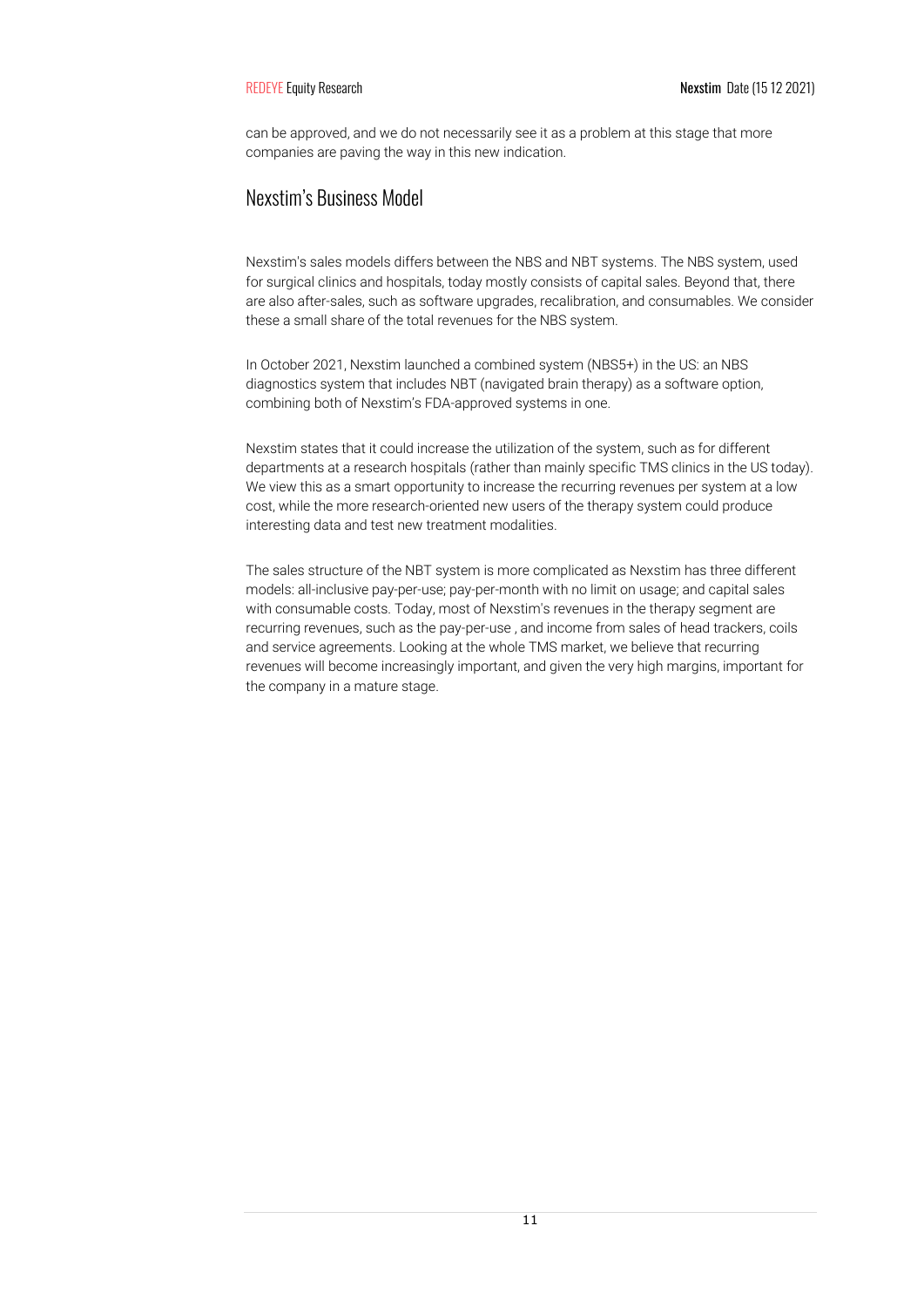# Financial Forecasts

In the first six months of 2021, Nexstim recorded sales of EUR 3m – an increase of 83 percent y/y. Nexstim is historically stronger in H2, and the company has also announced the delivery of an order of NBS systems for research purposes worth EUR 0.9m. Still, we expect the H2 2021 report to be roughly on par with H1; the H1 2021 report was unusually strong owing to deliveries of the backlog from the previous year.

Looking through the Q3 update, we count two delivered NBS systems and a backlog of six systems. After the update, Nexstim announced at least four more NBS system sales and one system update. If we take a conservative stance and exclude Q4 orders and assume that half of the backlog orders will be delivered in H2, we still estimate NBS sales of EUR 2m for H2 alone – indicating y/y system sales of 95 percent from 2020 to 2021

### NBT System

In Q3, Nexstim announced that 44 systems were installed, including both NBT systems and NBS systems with NBT software. We estimate average annual revenues per NBT system of EUR 78,000<sup>3</sup> , although lower for the combined systems since we expect this usage to be lower initially in the hospital setting than in TMS clinics



# Our forecasts (EURm)

*Source: Nexstim; Redeye Research*

<sup>3</sup> In other words, systems installed for 12 months. 31 systems were installed and used by the end of H2 2020 and 33 by the end of H1 2021.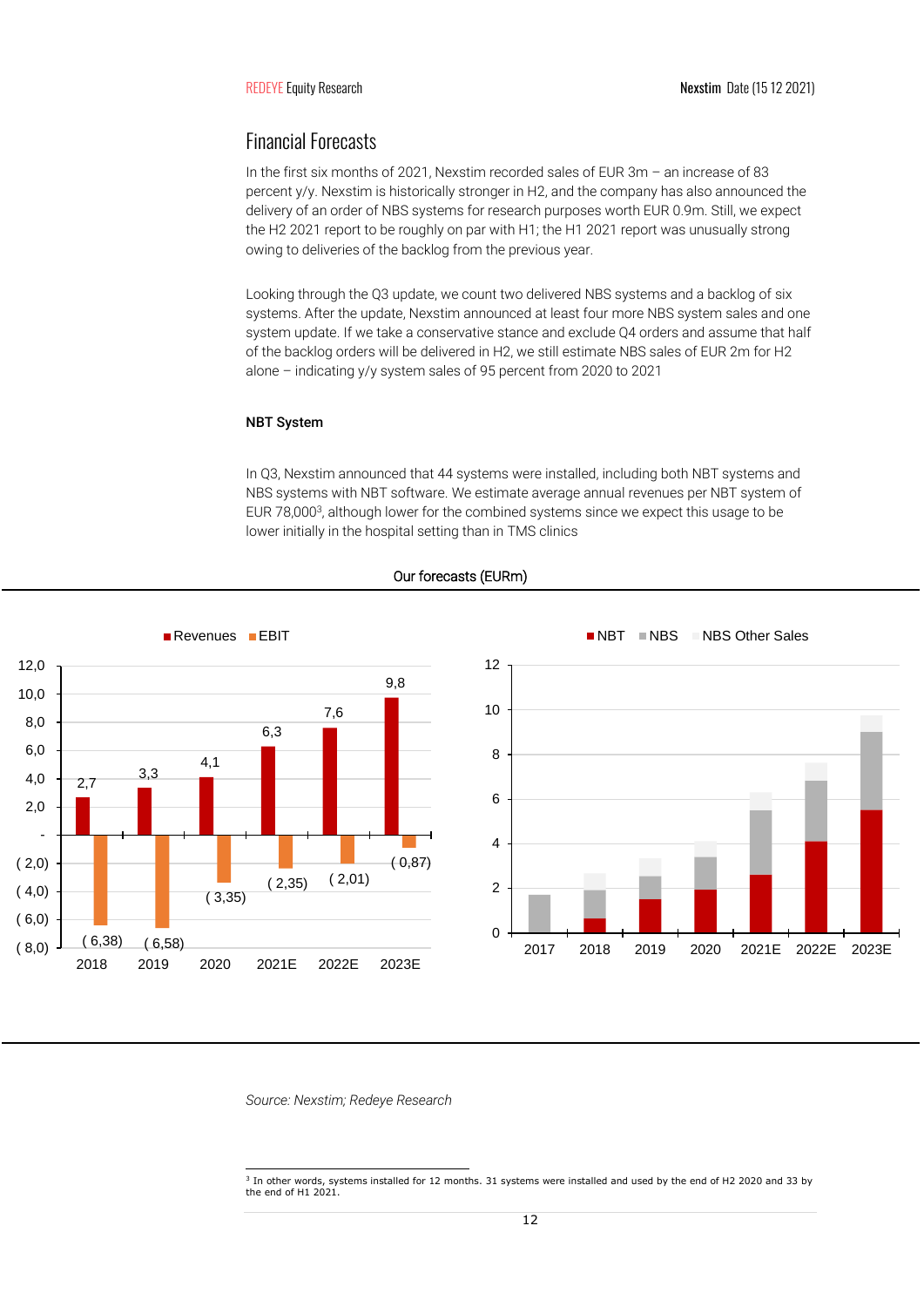# Compared to previous estimates (EURm)



Source: Redeye Research; Nexstim

# Funding

In H1, Nexstim finalized a rights issue of EUR 6.4m. 219 million shares were subscribed for at SEK 0.31 (the previous day's closing price was SEK 0.67), with 95 percent from subscription rights and the remaining five percent from secondary subscriptions by those with subscription rights. In total, share subscriptions amounted to 178 percent of the offered shares. We were pleased to see Nexstim delivering on its funding objective – key to financing the company's operations and delivering on its strategic objectives – although we in retrospect think that the subscription price could have been higher. We estimate that Nexstim will need additional funding by the end of 2022. In the best scenario, this could be the last raise before the company turns profitable. However, if Nexstim is aiming to be the first company to receive approval for an accelerated treatment in the US, it would need to conduct a larger multi-center trial, and we estimate that Nexstim probably then need additional funds beyond a smaller 2022 issue, either through a rights issue or non-dilutive funding.



### Operating cash flow and cash balance (EURm)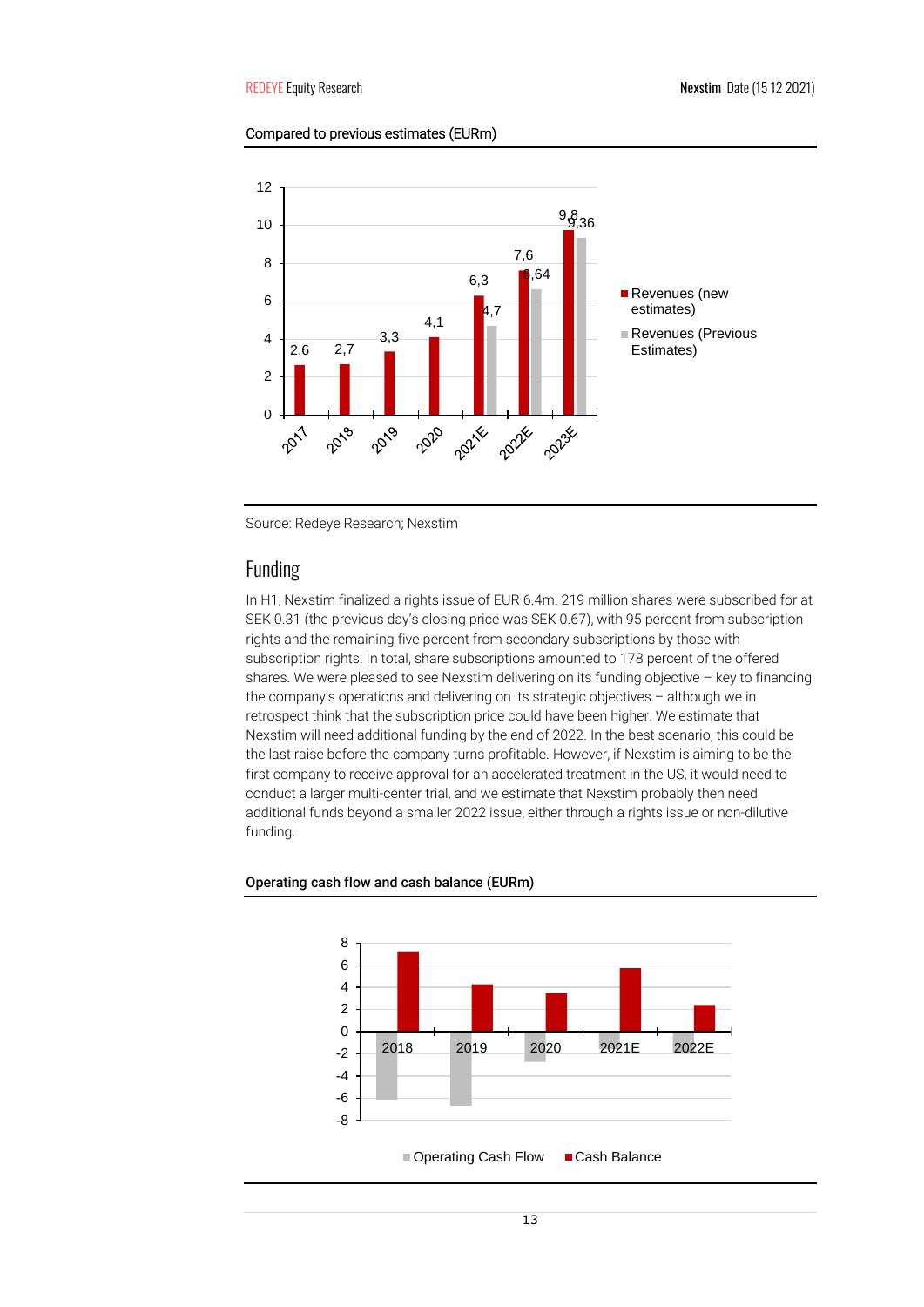Source: Nexstim; Redeye Research

# Valuation

Our base case valuation continues to revolve around today's approved indications: MDD in the EU and the US; chronic pain in the EU; and pre-surgical mapping worldwide. While we see the accelerated treatment protocol as an option for further upside, we do not include it in our Base Case today as we await a clearer regulatory path and a decision from Nexstim whether this will be prioritized in the near term, although we think that the prospects are exciting. We expect the company to break even in 2024; we estimate a CAGR of 20 percent in our DCF estimation period 2021-2032.





Source: Redeye Research

| <b>DCF Summary</b>               |       |                           |         |  |  |  |
|----------------------------------|-------|---------------------------|---------|--|--|--|
| <b>Assumptions</b><br>2021-2032  |       | <b>DCF Value</b>          |         |  |  |  |
| <b>CAGR</b><br>Sales             | 20%   | <b>WACC</b>               | 14%     |  |  |  |
| <b>Terminal</b>                  |       | Value of Firm (EURm)      | 40,89   |  |  |  |
| Terminal<br>Growth<br><b>FCF</b> | 2%    | Net Debt (EURm)           | $-2.39$ |  |  |  |
| Terminal<br>EBIT<br>Margin       | 37.5% | Value of Equity<br>(EURm) | 44      |  |  |  |
| Estimated Fair Value (SEK)<br>65 |       |                           |         |  |  |  |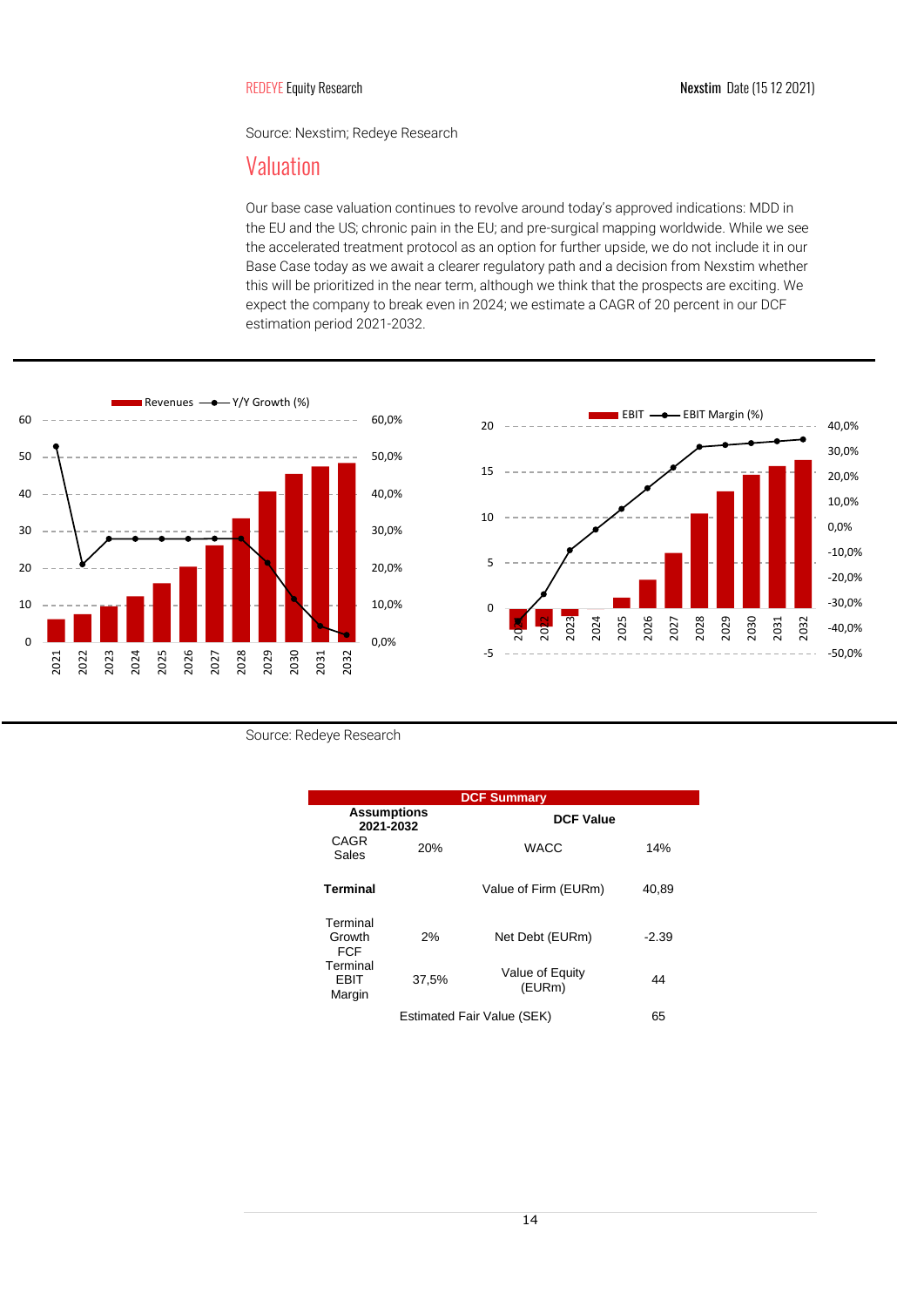NBT sales do not gain traction and limited growth is seen in the coming years. Our valuation focuses on the more established diagnostics NBS system.

2021-2025 CAGR 15% 2025-2032 CAGR 10% Terminal EBIT margin: 25%

Bear Case: SEK 20 Base Case: SEK 65 Bull Case: SEK 150

See above Nexstim delivers strong patient registry data

> The company lands a strategic partner for the NBT system

It launches accelerated treatment for severe depression with peak market share of ten percent

2021-2025 CAGR 45% 2025-2032 CAGR: 30% Terminal EBIT margin: 40%

# Peer Valuation

| <b>Peer valuation</b>                       |             |        |                 |       |                             |              |
|---------------------------------------------|-------------|--------|-----------------|-------|-----------------------------|--------------|
|                                             |             |        | <b>EV/Sales</b> |       | <b>Sales 2021E</b><br>(EUR) | <b>Sales</b> |
| Company                                     | EV<br>(EUR) | 2021E  | 2022E           | 2023E |                             | 20-23E       |
| International<br>Peers                      |             |        |                 |       |                             |              |
| <b>Neuronetics</b>                          | 49          | 1,0x   | 0.9x            | 0,8x  | 48                          | 14%          |
| Brainway<br><b>Swedish Medtech</b><br>Peers | 66          | 2,0x   | 1,6x            | 1,3x  | 25,9                        | 27%          |
| Dignitania                                  | 52          | 8,4x   | 4.8x            | 2.7x  | 6                           | 58%          |
| Bio-Works                                   | 73          | 35,5x  | 22,2x           | 13,6x | 2,0                         | 95%          |
| Senzime                                     | 115         | 115,3x | 26,8x           | 5,7x  | $\mathbf{1}$                | 180%         |
| Integrum                                    | 96          | 19.5x  | 12,3x           | 8,0x  | 7,0                         | 59%          |
| Mean                                        | 75          | 30,3x  | 11,4x           | 5,4x  | 14,8                        | 72%          |
| <b>Nexstim</b>                              | 24          | 3,8x   | 3,1x            | 2,4x  | $6\phantom{1}$              | 33%          |

Source: Factset \*Redeye Research

How similar medtech companies are currently valued adds an additional viewpoint on the company's valuation. We include four Swedish peers at a similar stage in commersialization and two US peers, the "market leaders" within TMS.

The Swedish peers have a 2021E EV/sales multiple range of 8.4-115.3x and the more mature US TMS companies are at 1-2x. Nexstim is currently trading at 3.8x for 2021E, 3.1x for 2022E, and 2.4x for 2023E.

We conclude that Nexstim should be placed somewhere in the middle of the range, as the TMS companies are more mature yet unprofitable, and the Swedish medtech companies have somewhat higher expected sales growth in 2020-2023e.

Our DCF valuation indicates a 2021E EV/sales multiple of 7x, which we consider reasonable and still relatively modest versus peers.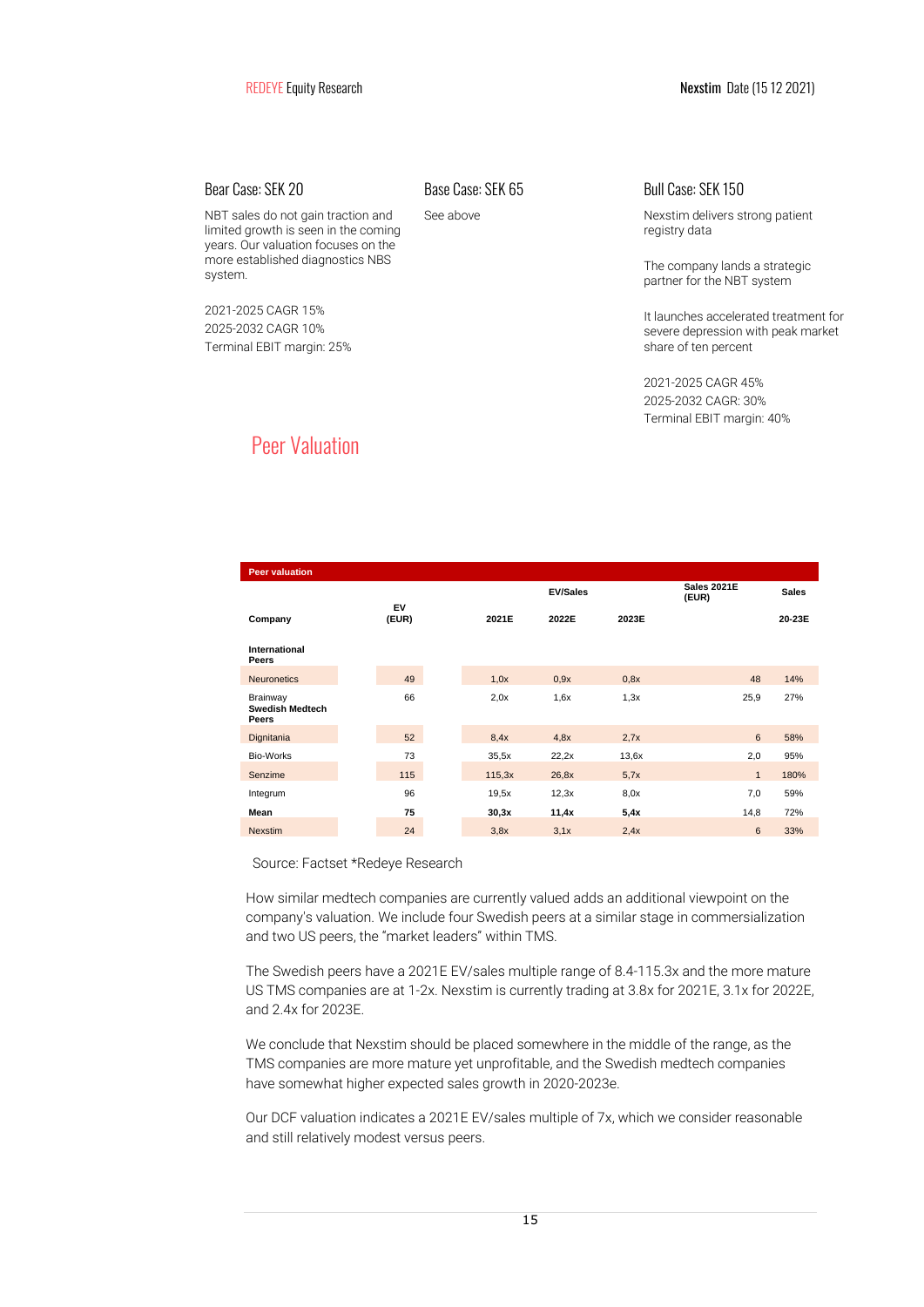# Summary Redeye Rating

The rating consists of three valuation keys, each constituting an overall assessment of several factors that are rated on a scale of 0 to 1 points. The maximum score for a valuation key is 5 points.

# Rating changes in the report

# People: 3

(No Changes)

# Business: 3

(No Changes)

# Financials: 1

(No Changes)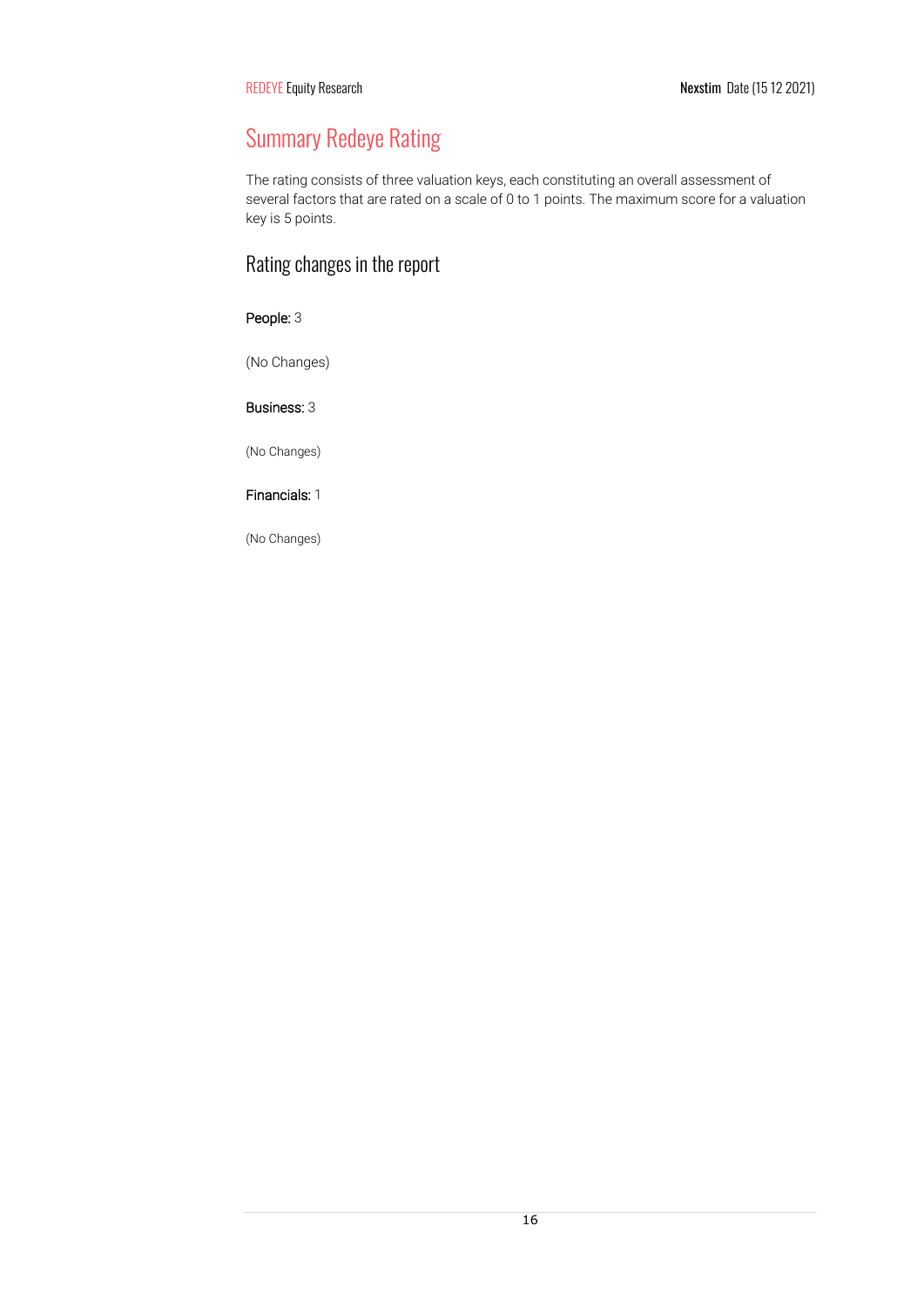# REDEYE Equity Research **Nexstim Date (15 12 2021)**

|                                       | 2020 | 2021E | 2022E                   | 2023E          | <b>DCF Valuation Metrics</b>   |
|---------------------------------------|------|-------|-------------------------|----------------|--------------------------------|
| <b>INCOME STATEMENT</b>               |      |       |                         |                | Firm Value                     |
| Revenues                              | 4    | 6     | 8                       | 10             | Net Debt                       |
| Cost of Revenues                      | 1    | 1     | $\overline{\mathbf{2}}$ | 2              | <b>Equity Value</b>            |
| Gross Profit                          | 3    | 5     | 6                       | 8              | Fair Value per Share           |
| <b>Operating Expenses</b>             | 6    | 7     | 7                       | 8              |                                |
| EBITDA                                | -3   | $-2$  | $-2$                    | 0              |                                |
| Depreciation & Amortization           | 0    | 0     | 0                       | 1              | <b>CAPITAL STRUCTURE</b>       |
| EBIT                                  | -3   | $-2$  | $-2$                    | $-1$           | <b>Equity Ratio</b>            |
| Net Financial Items                   | $-1$ | 0     | 0                       | 0              | Debt to equity                 |
| EBT                                   | $-4$ | $-2$  | $-2$                    | $-1$           | Net Debt                       |
| <b>Income Tax Expenses</b>            | 0    | 0     | 0                       | 0              | Capital Employed               |
| Non-Controlling Interest              | 0    | 0     | 0                       | 0              | <b>Working Capital Turnove</b> |
| Net Income                            | $-4$ | $-2$  | $-2$                    | $-1$           |                                |
|                                       |      |       |                         |                | <b>GROWTH</b>                  |
| <b>BALANCE SHEET</b>                  |      |       |                         |                | Revenue Growth                 |
| Assets                                |      |       |                         |                | Basic EPS Growth               |
| <b>Current assets</b>                 |      |       |                         |                | Adjusted Basic EPS Grow        |
| Cash & Equivalents                    | 3    | 5     | 2                       | 0              |                                |
| Inventories                           | 0    | 1     | 1                       | $\mathbf{1}$   | <b>PROFITABILITY</b>           |
| <b>Accounts Receivable</b>            | 1    | 3     | 4                       | 5              | <b>ROE</b>                     |
| <b>Other Current Assets</b>           | 0    | 0     | 0                       | 0              | <b>ROCE</b>                    |
| <b>Total Current Assets</b>           | 5    | 10    | 7                       | $\overline{7}$ | <b>ROIC</b>                    |
|                                       |      |       |                         |                | EBITDA Margin (%)              |
| <b>Non-current assets</b>             |      |       |                         |                | EBIT Margin (%)                |
| Property, Plant & Equipment, Ne       | 1    | 1     | 2                       | 3              | Net Income Margin (%)          |
| Goodwill                              | 0    | 0     | 0                       | 0              |                                |
| Intangible Assets                     | 0    | 1     | 1                       | 1              |                                |
| Right-of-Use Assets                   | 0    | 0     | 0                       | 0              | VALUATION                      |
| Shares in Associates                  | 0    | 0     | 0                       | 0              | <b>Basic EPS</b>               |
| Other Long-Term Assets                | 0    | 0     | 0                       | 0              | <b>Adjusted Basic EPS</b>      |
| <b>Total Non-Current Assets</b>       | 1    | 2     | 3                       | 4              | P/E                            |
|                                       |      |       |                         |                | EV/Revenue                     |
| Total Assets                          | 6    | 12    | 10                      | 11             | EV/EBITDA                      |
|                                       |      |       |                         |                | EV/EBIT                        |
| <b>Liabilities</b>                    |      |       |                         |                | P/B                            |
| <b>Current liabilities</b>            |      |       |                         |                |                                |
| Short-Term Debt                       | 1    | 1     | 1                       | $\mathbf{1}$   |                                |
| Short-Term Lease Liabilities          | 0    | 0     | 0                       | 0              | <b>SHAREHOLDER STRUC</b>       |
| <b>Accounts Payable</b>               | 0    | 1     | 1                       | $\mathbf{1}$   | Kaikarhenni Oy                 |
| <b>Other Current Liabilities</b>      | 2    | 3     | 3                       | 3              | Ossi Antero Haapaniemi         |
| <b>Total Current Liabilities</b>      | 4    | 6     | 6                       | 8              | Kyösti Kakkonen                |
|                                       |      |       |                         |                | Kreos Kapital                  |
| Non-current liabilities               |      |       |                         |                | Eva Syrjänänen                 |
| Long-Term Debt                        | 4    | 2     | 3                       | 3              |                                |
| Long-Term Lease Liabilities           | 0    | 0     | 0                       | 0              | <b>SHARE INFORMATION</b>       |
| Other Long-Term Liabilities           | 0    | 0     | 0                       | 0              | Reuters code                   |
| <b>Total Non-current Liabilities</b>  | 4    | 3     | 3                       | 4              | List                           |
|                                       |      |       |                         |                | Share price                    |
| Non-Controlling Interest              | 0    | 0     | 0                       | 0              | Total shares, million          |
| Shareholder's Equity                  | $-1$ | 2     | 0                       | -1             |                                |
| <b>Total Liabilities &amp; Equity</b> | 6    | 11    | 9                       | 10             |                                |
|                                       |      |       |                         |                | <b>MANAGEMENT &amp; BOAF</b>   |
| <b>CASH FLOW</b>                      |      |       |                         |                | CEO                            |
| NOPAT                                 | -3   | $-2$  | $-2$                    | $-1$           | CFO                            |
| Change in Working Capital             | 0    | 0     | $-1$                    | $-1$           | Chairman                       |
| <b>Operating Cash Flow</b>            | -3   | -2    | $-2$                    | 0              |                                |
|                                       |      |       |                         |                |                                |
| Capital Expenditures                  | 0    | $-1$  | $-1$                    | $-1$           | <b>ANALYSTS</b>                |
| Investment in Intangible Assets       | 0    | 0     | 0                       | 0              | Fredrik Thor                   |
| <b>Investing Cash Flow</b>            | 0    | 0     | $-1$                    | $-2$           | Filip Einarsson                |
|                                       |      |       |                         |                |                                |
| Financing Cash Flow                   | 2    | 4     | 0                       | 0              |                                |
| Free Cash Flow                        | -3   | -3    | -3                      | $-2$           |                                |

| 10<br>4<br>6<br>8<br>Net Debt<br>Revenues<br>Cost of Revenues<br>1<br>1<br>2<br>2<br><b>Equity Value</b><br>5<br>Gross Profit<br>3<br>6<br>8<br>Fair Value per Share<br><b>Operating Expenses</b><br>6<br>7<br>7<br>8<br>$-2$<br>EBITDA<br>-3<br>$-2$<br>0<br>2020<br>2021E<br>2022E<br>Depreciation & Amortization<br>0<br>0<br>0<br>1<br><b>CAPITAL STRUCTURE</b><br>$-2$<br>$-2$<br>EBIT<br>-3<br>$-1$<br><b>Equity Ratio</b><br>0,0<br>$-0,2$<br>0,1<br>$\mathsf 0$<br>Net Financial Items<br>$-1$<br>0<br>0<br>Debt to equity<br>$-3,4$<br>2,4<br>$-7,8$<br>-4<br>$-2$<br>$-2$<br>$-1$<br>Net Debt<br>2<br>$-2$<br>$\mathbf{1}$<br>EBT<br>$\mathbf 0$<br><b>Income Tax Expenses</b><br>0<br>0<br>0<br>Capital Employed<br>$\overline{2}$<br>6<br>4<br>Non-Controlling Interest<br>0<br>0<br>0<br>0<br><b>Working Capital Turnove</b><br>30,3<br>23,0<br>8,3<br>$-2$<br>$-2$<br>-4<br>$-1$<br>Net Income<br><b>GROWTH</b><br><b>BALANCE SHEET</b><br>Revenue Growth<br>23%<br>53%<br>21%<br>Basic EPS Growth<br>$-82%$<br>$-88%$<br>$-12%$<br>Assets<br>Adjusted Basic EPS Grow<br>$-82%$<br>$-88%$<br><b>Current assets</b><br>$-12%$<br>Cash & Equivalents<br>3<br>5<br>2<br>0<br><b>PROFITABILITY</b><br>0<br>1<br>$\mathbf{1}$<br>$\mathbf{1}$<br>Inventories<br><b>Accounts Receivable</b><br>1<br>3<br>4<br>5<br>ROE<br>379%<br>$-4127%$<br>-380%<br><b>Other Current Assets</b><br>0<br>0<br>0<br>0<br><b>ROCE</b><br>-139%<br>$-41%$<br>$-53%$<br>5<br>10<br>$\overline{7}$<br>7<br><b>Total Current Assets</b><br><b>ROIC</b><br>$-312%$<br>$-147%$<br>-67%<br>EBITDA Margin (%)<br>$-72%$<br>$-34%$<br>$-20%$<br>EBIT Margin (%)<br>$-81%$<br>$-37%$<br>$-26%$<br><b>Non-current assets</b><br>Property, Plant & Equipment, Ne<br>$\mathbf 1$<br>$\mathbf{1}$<br>2<br>3<br>Net Income Margin (%)<br>$-102%$<br>$-37%$<br>$-27%$<br>0<br>0<br>0<br>Goodwill<br>0<br>Intangible Assets<br>0<br>$\mathbf{1}$<br>$\mathbf{1}$<br>$\mathbf{1}$<br>VALUATION<br>Right-of-Use Assets<br>0<br>0<br>0<br>0<br><b>Shares in Associates</b><br>0<br>0<br>0<br>0<br><b>Basic EPS</b><br>0,0<br>0,0<br>0,0<br>Other Long-Term Assets<br>0<br>0<br>0<br>0<br><b>Adjusted Basic EPS</b><br>0,0<br>0,0<br>0,0<br>$\overline{2}$<br>P/E<br><b>Total Non-Current Assets</b><br>1<br>3<br>4<br>neg<br>neg<br>neg<br>EV/Revenue<br>8276,4<br>3425,6<br>2829,6<br>2211,7<br>*************<br><b>Total Assets</b><br>6<br>12<br>10<br>11<br>EV/EBITDA<br>neg<br>neg<br>neg<br>EV/EBIT<br>neg<br>neg<br>neg<br><b>Liabilities</b><br>P/B<br>neg<br>13637,5<br>neg<br><b>Current liabilities</b><br>Short-Term Debt<br>1<br>1<br>1<br>1<br><b>SHAREHOLDER STRUCTURE</b><br><b>CAPITAL %</b><br><b>VOTES</b> %<br>Short-Term Lease Liabilities<br>0<br>0<br>0<br>0<br>$\,1\,$<br>15,3%<br><b>Accounts Payable</b><br>0<br>$\mathbf{1}$<br>Kaikarhenni Oy<br>1<br>10,8%<br>$\overline{\mathbf{c}}$<br>3<br>3<br><b>Other Current Liabilities</b><br>3<br>Ossi Antero Haapaniemi<br>4,2%<br><b>Total Current Liabilities</b><br>4<br>6<br>6<br>8<br>Kyösti Kakkonen<br>1,9%<br>Kreos Kapital<br>1,7%<br>Non-current liabilities<br>Eva Syrjänänen<br>$\overline{2}$<br>Long-Term Debt<br>3<br>3<br>4<br>0<br><b>SHARE INFORMATION</b><br>Long-Term Lease Liabilities<br>0<br>0<br>0<br>Other Long-Term Liabilities<br>0<br>0<br>0<br>0<br>Reuters code<br>First North<br><b>Total Non-current Liabilities</b><br>4<br>3<br>3<br>4<br>List<br>Share price<br>$\mathsf 0$<br>$\pmb{0}$<br>Non-Controlling Interest<br>0<br>0<br>Total shares, million<br>Shareholder's Equity<br>$-1$<br>2<br>0<br>$-1$<br>9<br><b>Total Liabilities &amp; Equity</b><br>6<br>11<br>10<br><b>MANAGEMENT &amp; BOARD</b><br>Mikko Karvinen<br><b>CASH FLOW</b><br>CEO<br>Joonas Juokslahti<br>NOPAT<br>CFO<br>-3<br>$-2$<br>$-2$<br>$-1$<br>Change in Working Capital<br>0<br>$\mathsf 0$<br>$^{\rm -1}$<br>Leena Niemistö<br>$-1$<br>Chairman<br><b>Operating Cash Flow</b><br>-3<br>$-2$<br>$-2$<br>0<br>Capital Expenditures<br><b>ANALYSTS</b><br>0<br>$-1$<br>$-1$<br>$-1$<br>Mäster Samuelsgatan 42, 10tr<br>Investment in Intangible Assets<br>Fredrik Thor<br>0<br>0<br>0<br>0<br>111 57 Stockholm<br><b>Investing Cash Flow</b><br>0<br>0<br>$-1$<br>$-2$<br>Filip Einarsson |                         | 2020 | 2021E | 2022E | 2023E | <b>DCF Valuation Metrics</b> |  | Sum FCF (EURm) |
|-------------------------------------------------------------------------------------------------------------------------------------------------------------------------------------------------------------------------------------------------------------------------------------------------------------------------------------------------------------------------------------------------------------------------------------------------------------------------------------------------------------------------------------------------------------------------------------------------------------------------------------------------------------------------------------------------------------------------------------------------------------------------------------------------------------------------------------------------------------------------------------------------------------------------------------------------------------------------------------------------------------------------------------------------------------------------------------------------------------------------------------------------------------------------------------------------------------------------------------------------------------------------------------------------------------------------------------------------------------------------------------------------------------------------------------------------------------------------------------------------------------------------------------------------------------------------------------------------------------------------------------------------------------------------------------------------------------------------------------------------------------------------------------------------------------------------------------------------------------------------------------------------------------------------------------------------------------------------------------------------------------------------------------------------------------------------------------------------------------------------------------------------------------------------------------------------------------------------------------------------------------------------------------------------------------------------------------------------------------------------------------------------------------------------------------------------------------------------------------------------------------------------------------------------------------------------------------------------------------------------------------------------------------------------------------------------------------------------------------------------------------------------------------------------------------------------------------------------------------------------------------------------------------------------------------------------------------------------------------------------------------------------------------------------------------------------------------------------------------------------------------------------------------------------------------------------------------------------------------------------------------------------------------------------------------------------------------------------------------------------------------------------------------------------------------------------------------------------------------------------------------------------------------------------------------------------------------------------------------------------------------------------------------------------------------------------------------------------------------------------------------------------------------------------------------------------------------------------------------------------------------------------------------------------------------------------------------------------------------------------------------------------------------------------------------------------------------------------------------------------------------------------------------------------------------------------------------------------------------------------------|-------------------------|------|-------|-------|-------|------------------------------|--|----------------|
|                                                                                                                                                                                                                                                                                                                                                                                                                                                                                                                                                                                                                                                                                                                                                                                                                                                                                                                                                                                                                                                                                                                                                                                                                                                                                                                                                                                                                                                                                                                                                                                                                                                                                                                                                                                                                                                                                                                                                                                                                                                                                                                                                                                                                                                                                                                                                                                                                                                                                                                                                                                                                                                                                                                                                                                                                                                                                                                                                                                                                                                                                                                                                                                                                                                                                                                                                                                                                                                                                                                                                                                                                                                                                                                                                                                                                                                                                                                                                                                                                                                                                                                                                                                                                                                       | <b>INCOME STATEMENT</b> |      |       |       |       | Firm Value                   |  | 40,89          |
|                                                                                                                                                                                                                                                                                                                                                                                                                                                                                                                                                                                                                                                                                                                                                                                                                                                                                                                                                                                                                                                                                                                                                                                                                                                                                                                                                                                                                                                                                                                                                                                                                                                                                                                                                                                                                                                                                                                                                                                                                                                                                                                                                                                                                                                                                                                                                                                                                                                                                                                                                                                                                                                                                                                                                                                                                                                                                                                                                                                                                                                                                                                                                                                                                                                                                                                                                                                                                                                                                                                                                                                                                                                                                                                                                                                                                                                                                                                                                                                                                                                                                                                                                                                                                                                       |                         |      |       |       |       |                              |  | $-2,73$        |
|                                                                                                                                                                                                                                                                                                                                                                                                                                                                                                                                                                                                                                                                                                                                                                                                                                                                                                                                                                                                                                                                                                                                                                                                                                                                                                                                                                                                                                                                                                                                                                                                                                                                                                                                                                                                                                                                                                                                                                                                                                                                                                                                                                                                                                                                                                                                                                                                                                                                                                                                                                                                                                                                                                                                                                                                                                                                                                                                                                                                                                                                                                                                                                                                                                                                                                                                                                                                                                                                                                                                                                                                                                                                                                                                                                                                                                                                                                                                                                                                                                                                                                                                                                                                                                                       |                         |      |       |       |       |                              |  | 43,62          |
|                                                                                                                                                                                                                                                                                                                                                                                                                                                                                                                                                                                                                                                                                                                                                                                                                                                                                                                                                                                                                                                                                                                                                                                                                                                                                                                                                                                                                                                                                                                                                                                                                                                                                                                                                                                                                                                                                                                                                                                                                                                                                                                                                                                                                                                                                                                                                                                                                                                                                                                                                                                                                                                                                                                                                                                                                                                                                                                                                                                                                                                                                                                                                                                                                                                                                                                                                                                                                                                                                                                                                                                                                                                                                                                                                                                                                                                                                                                                                                                                                                                                                                                                                                                                                                                       |                         |      |       |       |       |                              |  | 6,52           |
|                                                                                                                                                                                                                                                                                                                                                                                                                                                                                                                                                                                                                                                                                                                                                                                                                                                                                                                                                                                                                                                                                                                                                                                                                                                                                                                                                                                                                                                                                                                                                                                                                                                                                                                                                                                                                                                                                                                                                                                                                                                                                                                                                                                                                                                                                                                                                                                                                                                                                                                                                                                                                                                                                                                                                                                                                                                                                                                                                                                                                                                                                                                                                                                                                                                                                                                                                                                                                                                                                                                                                                                                                                                                                                                                                                                                                                                                                                                                                                                                                                                                                                                                                                                                                                                       |                         |      |       |       |       |                              |  |                |
|                                                                                                                                                                                                                                                                                                                                                                                                                                                                                                                                                                                                                                                                                                                                                                                                                                                                                                                                                                                                                                                                                                                                                                                                                                                                                                                                                                                                                                                                                                                                                                                                                                                                                                                                                                                                                                                                                                                                                                                                                                                                                                                                                                                                                                                                                                                                                                                                                                                                                                                                                                                                                                                                                                                                                                                                                                                                                                                                                                                                                                                                                                                                                                                                                                                                                                                                                                                                                                                                                                                                                                                                                                                                                                                                                                                                                                                                                                                                                                                                                                                                                                                                                                                                                                                       |                         |      |       |       |       |                              |  | 2023E          |
|                                                                                                                                                                                                                                                                                                                                                                                                                                                                                                                                                                                                                                                                                                                                                                                                                                                                                                                                                                                                                                                                                                                                                                                                                                                                                                                                                                                                                                                                                                                                                                                                                                                                                                                                                                                                                                                                                                                                                                                                                                                                                                                                                                                                                                                                                                                                                                                                                                                                                                                                                                                                                                                                                                                                                                                                                                                                                                                                                                                                                                                                                                                                                                                                                                                                                                                                                                                                                                                                                                                                                                                                                                                                                                                                                                                                                                                                                                                                                                                                                                                                                                                                                                                                                                                       |                         |      |       |       |       |                              |  |                |
|                                                                                                                                                                                                                                                                                                                                                                                                                                                                                                                                                                                                                                                                                                                                                                                                                                                                                                                                                                                                                                                                                                                                                                                                                                                                                                                                                                                                                                                                                                                                                                                                                                                                                                                                                                                                                                                                                                                                                                                                                                                                                                                                                                                                                                                                                                                                                                                                                                                                                                                                                                                                                                                                                                                                                                                                                                                                                                                                                                                                                                                                                                                                                                                                                                                                                                                                                                                                                                                                                                                                                                                                                                                                                                                                                                                                                                                                                                                                                                                                                                                                                                                                                                                                                                                       |                         |      |       |       |       |                              |  | $-0,1$         |
|                                                                                                                                                                                                                                                                                                                                                                                                                                                                                                                                                                                                                                                                                                                                                                                                                                                                                                                                                                                                                                                                                                                                                                                                                                                                                                                                                                                                                                                                                                                                                                                                                                                                                                                                                                                                                                                                                                                                                                                                                                                                                                                                                                                                                                                                                                                                                                                                                                                                                                                                                                                                                                                                                                                                                                                                                                                                                                                                                                                                                                                                                                                                                                                                                                                                                                                                                                                                                                                                                                                                                                                                                                                                                                                                                                                                                                                                                                                                                                                                                                                                                                                                                                                                                                                       |                         |      |       |       |       |                              |  | $-3,0$         |
|                                                                                                                                                                                                                                                                                                                                                                                                                                                                                                                                                                                                                                                                                                                                                                                                                                                                                                                                                                                                                                                                                                                                                                                                                                                                                                                                                                                                                                                                                                                                                                                                                                                                                                                                                                                                                                                                                                                                                                                                                                                                                                                                                                                                                                                                                                                                                                                                                                                                                                                                                                                                                                                                                                                                                                                                                                                                                                                                                                                                                                                                                                                                                                                                                                                                                                                                                                                                                                                                                                                                                                                                                                                                                                                                                                                                                                                                                                                                                                                                                                                                                                                                                                                                                                                       |                         |      |       |       |       |                              |  | 3              |
|                                                                                                                                                                                                                                                                                                                                                                                                                                                                                                                                                                                                                                                                                                                                                                                                                                                                                                                                                                                                                                                                                                                                                                                                                                                                                                                                                                                                                                                                                                                                                                                                                                                                                                                                                                                                                                                                                                                                                                                                                                                                                                                                                                                                                                                                                                                                                                                                                                                                                                                                                                                                                                                                                                                                                                                                                                                                                                                                                                                                                                                                                                                                                                                                                                                                                                                                                                                                                                                                                                                                                                                                                                                                                                                                                                                                                                                                                                                                                                                                                                                                                                                                                                                                                                                       |                         |      |       |       |       |                              |  | 3              |
|                                                                                                                                                                                                                                                                                                                                                                                                                                                                                                                                                                                                                                                                                                                                                                                                                                                                                                                                                                                                                                                                                                                                                                                                                                                                                                                                                                                                                                                                                                                                                                                                                                                                                                                                                                                                                                                                                                                                                                                                                                                                                                                                                                                                                                                                                                                                                                                                                                                                                                                                                                                                                                                                                                                                                                                                                                                                                                                                                                                                                                                                                                                                                                                                                                                                                                                                                                                                                                                                                                                                                                                                                                                                                                                                                                                                                                                                                                                                                                                                                                                                                                                                                                                                                                                       |                         |      |       |       |       |                              |  | 6,6            |
|                                                                                                                                                                                                                                                                                                                                                                                                                                                                                                                                                                                                                                                                                                                                                                                                                                                                                                                                                                                                                                                                                                                                                                                                                                                                                                                                                                                                                                                                                                                                                                                                                                                                                                                                                                                                                                                                                                                                                                                                                                                                                                                                                                                                                                                                                                                                                                                                                                                                                                                                                                                                                                                                                                                                                                                                                                                                                                                                                                                                                                                                                                                                                                                                                                                                                                                                                                                                                                                                                                                                                                                                                                                                                                                                                                                                                                                                                                                                                                                                                                                                                                                                                                                                                                                       |                         |      |       |       |       |                              |  |                |
|                                                                                                                                                                                                                                                                                                                                                                                                                                                                                                                                                                                                                                                                                                                                                                                                                                                                                                                                                                                                                                                                                                                                                                                                                                                                                                                                                                                                                                                                                                                                                                                                                                                                                                                                                                                                                                                                                                                                                                                                                                                                                                                                                                                                                                                                                                                                                                                                                                                                                                                                                                                                                                                                                                                                                                                                                                                                                                                                                                                                                                                                                                                                                                                                                                                                                                                                                                                                                                                                                                                                                                                                                                                                                                                                                                                                                                                                                                                                                                                                                                                                                                                                                                                                                                                       |                         |      |       |       |       |                              |  | 28%            |
|                                                                                                                                                                                                                                                                                                                                                                                                                                                                                                                                                                                                                                                                                                                                                                                                                                                                                                                                                                                                                                                                                                                                                                                                                                                                                                                                                                                                                                                                                                                                                                                                                                                                                                                                                                                                                                                                                                                                                                                                                                                                                                                                                                                                                                                                                                                                                                                                                                                                                                                                                                                                                                                                                                                                                                                                                                                                                                                                                                                                                                                                                                                                                                                                                                                                                                                                                                                                                                                                                                                                                                                                                                                                                                                                                                                                                                                                                                                                                                                                                                                                                                                                                                                                                                                       |                         |      |       |       |       |                              |  | -61%           |
|                                                                                                                                                                                                                                                                                                                                                                                                                                                                                                                                                                                                                                                                                                                                                                                                                                                                                                                                                                                                                                                                                                                                                                                                                                                                                                                                                                                                                                                                                                                                                                                                                                                                                                                                                                                                                                                                                                                                                                                                                                                                                                                                                                                                                                                                                                                                                                                                                                                                                                                                                                                                                                                                                                                                                                                                                                                                                                                                                                                                                                                                                                                                                                                                                                                                                                                                                                                                                                                                                                                                                                                                                                                                                                                                                                                                                                                                                                                                                                                                                                                                                                                                                                                                                                                       |                         |      |       |       |       |                              |  | -61%           |
|                                                                                                                                                                                                                                                                                                                                                                                                                                                                                                                                                                                                                                                                                                                                                                                                                                                                                                                                                                                                                                                                                                                                                                                                                                                                                                                                                                                                                                                                                                                                                                                                                                                                                                                                                                                                                                                                                                                                                                                                                                                                                                                                                                                                                                                                                                                                                                                                                                                                                                                                                                                                                                                                                                                                                                                                                                                                                                                                                                                                                                                                                                                                                                                                                                                                                                                                                                                                                                                                                                                                                                                                                                                                                                                                                                                                                                                                                                                                                                                                                                                                                                                                                                                                                                                       |                         |      |       |       |       |                              |  |                |
|                                                                                                                                                                                                                                                                                                                                                                                                                                                                                                                                                                                                                                                                                                                                                                                                                                                                                                                                                                                                                                                                                                                                                                                                                                                                                                                                                                                                                                                                                                                                                                                                                                                                                                                                                                                                                                                                                                                                                                                                                                                                                                                                                                                                                                                                                                                                                                                                                                                                                                                                                                                                                                                                                                                                                                                                                                                                                                                                                                                                                                                                                                                                                                                                                                                                                                                                                                                                                                                                                                                                                                                                                                                                                                                                                                                                                                                                                                                                                                                                                                                                                                                                                                                                                                                       |                         |      |       |       |       |                              |  |                |
|                                                                                                                                                                                                                                                                                                                                                                                                                                                                                                                                                                                                                                                                                                                                                                                                                                                                                                                                                                                                                                                                                                                                                                                                                                                                                                                                                                                                                                                                                                                                                                                                                                                                                                                                                                                                                                                                                                                                                                                                                                                                                                                                                                                                                                                                                                                                                                                                                                                                                                                                                                                                                                                                                                                                                                                                                                                                                                                                                                                                                                                                                                                                                                                                                                                                                                                                                                                                                                                                                                                                                                                                                                                                                                                                                                                                                                                                                                                                                                                                                                                                                                                                                                                                                                                       |                         |      |       |       |       |                              |  | 90%            |
|                                                                                                                                                                                                                                                                                                                                                                                                                                                                                                                                                                                                                                                                                                                                                                                                                                                                                                                                                                                                                                                                                                                                                                                                                                                                                                                                                                                                                                                                                                                                                                                                                                                                                                                                                                                                                                                                                                                                                                                                                                                                                                                                                                                                                                                                                                                                                                                                                                                                                                                                                                                                                                                                                                                                                                                                                                                                                                                                                                                                                                                                                                                                                                                                                                                                                                                                                                                                                                                                                                                                                                                                                                                                                                                                                                                                                                                                                                                                                                                                                                                                                                                                                                                                                                                       |                         |      |       |       |       |                              |  | -18%           |
|                                                                                                                                                                                                                                                                                                                                                                                                                                                                                                                                                                                                                                                                                                                                                                                                                                                                                                                                                                                                                                                                                                                                                                                                                                                                                                                                                                                                                                                                                                                                                                                                                                                                                                                                                                                                                                                                                                                                                                                                                                                                                                                                                                                                                                                                                                                                                                                                                                                                                                                                                                                                                                                                                                                                                                                                                                                                                                                                                                                                                                                                                                                                                                                                                                                                                                                                                                                                                                                                                                                                                                                                                                                                                                                                                                                                                                                                                                                                                                                                                                                                                                                                                                                                                                                       |                         |      |       |       |       |                              |  | -13%           |
|                                                                                                                                                                                                                                                                                                                                                                                                                                                                                                                                                                                                                                                                                                                                                                                                                                                                                                                                                                                                                                                                                                                                                                                                                                                                                                                                                                                                                                                                                                                                                                                                                                                                                                                                                                                                                                                                                                                                                                                                                                                                                                                                                                                                                                                                                                                                                                                                                                                                                                                                                                                                                                                                                                                                                                                                                                                                                                                                                                                                                                                                                                                                                                                                                                                                                                                                                                                                                                                                                                                                                                                                                                                                                                                                                                                                                                                                                                                                                                                                                                                                                                                                                                                                                                                       |                         |      |       |       |       |                              |  | 0%             |
|                                                                                                                                                                                                                                                                                                                                                                                                                                                                                                                                                                                                                                                                                                                                                                                                                                                                                                                                                                                                                                                                                                                                                                                                                                                                                                                                                                                                                                                                                                                                                                                                                                                                                                                                                                                                                                                                                                                                                                                                                                                                                                                                                                                                                                                                                                                                                                                                                                                                                                                                                                                                                                                                                                                                                                                                                                                                                                                                                                                                                                                                                                                                                                                                                                                                                                                                                                                                                                                                                                                                                                                                                                                                                                                                                                                                                                                                                                                                                                                                                                                                                                                                                                                                                                                       |                         |      |       |       |       |                              |  | -6%            |
|                                                                                                                                                                                                                                                                                                                                                                                                                                                                                                                                                                                                                                                                                                                                                                                                                                                                                                                                                                                                                                                                                                                                                                                                                                                                                                                                                                                                                                                                                                                                                                                                                                                                                                                                                                                                                                                                                                                                                                                                                                                                                                                                                                                                                                                                                                                                                                                                                                                                                                                                                                                                                                                                                                                                                                                                                                                                                                                                                                                                                                                                                                                                                                                                                                                                                                                                                                                                                                                                                                                                                                                                                                                                                                                                                                                                                                                                                                                                                                                                                                                                                                                                                                                                                                                       |                         |      |       |       |       |                              |  | -8%            |
|                                                                                                                                                                                                                                                                                                                                                                                                                                                                                                                                                                                                                                                                                                                                                                                                                                                                                                                                                                                                                                                                                                                                                                                                                                                                                                                                                                                                                                                                                                                                                                                                                                                                                                                                                                                                                                                                                                                                                                                                                                                                                                                                                                                                                                                                                                                                                                                                                                                                                                                                                                                                                                                                                                                                                                                                                                                                                                                                                                                                                                                                                                                                                                                                                                                                                                                                                                                                                                                                                                                                                                                                                                                                                                                                                                                                                                                                                                                                                                                                                                                                                                                                                                                                                                                       |                         |      |       |       |       |                              |  |                |
|                                                                                                                                                                                                                                                                                                                                                                                                                                                                                                                                                                                                                                                                                                                                                                                                                                                                                                                                                                                                                                                                                                                                                                                                                                                                                                                                                                                                                                                                                                                                                                                                                                                                                                                                                                                                                                                                                                                                                                                                                                                                                                                                                                                                                                                                                                                                                                                                                                                                                                                                                                                                                                                                                                                                                                                                                                                                                                                                                                                                                                                                                                                                                                                                                                                                                                                                                                                                                                                                                                                                                                                                                                                                                                                                                                                                                                                                                                                                                                                                                                                                                                                                                                                                                                                       |                         |      |       |       |       |                              |  |                |
|                                                                                                                                                                                                                                                                                                                                                                                                                                                                                                                                                                                                                                                                                                                                                                                                                                                                                                                                                                                                                                                                                                                                                                                                                                                                                                                                                                                                                                                                                                                                                                                                                                                                                                                                                                                                                                                                                                                                                                                                                                                                                                                                                                                                                                                                                                                                                                                                                                                                                                                                                                                                                                                                                                                                                                                                                                                                                                                                                                                                                                                                                                                                                                                                                                                                                                                                                                                                                                                                                                                                                                                                                                                                                                                                                                                                                                                                                                                                                                                                                                                                                                                                                                                                                                                       |                         |      |       |       |       |                              |  |                |
|                                                                                                                                                                                                                                                                                                                                                                                                                                                                                                                                                                                                                                                                                                                                                                                                                                                                                                                                                                                                                                                                                                                                                                                                                                                                                                                                                                                                                                                                                                                                                                                                                                                                                                                                                                                                                                                                                                                                                                                                                                                                                                                                                                                                                                                                                                                                                                                                                                                                                                                                                                                                                                                                                                                                                                                                                                                                                                                                                                                                                                                                                                                                                                                                                                                                                                                                                                                                                                                                                                                                                                                                                                                                                                                                                                                                                                                                                                                                                                                                                                                                                                                                                                                                                                                       |                         |      |       |       |       |                              |  | 0,0            |
|                                                                                                                                                                                                                                                                                                                                                                                                                                                                                                                                                                                                                                                                                                                                                                                                                                                                                                                                                                                                                                                                                                                                                                                                                                                                                                                                                                                                                                                                                                                                                                                                                                                                                                                                                                                                                                                                                                                                                                                                                                                                                                                                                                                                                                                                                                                                                                                                                                                                                                                                                                                                                                                                                                                                                                                                                                                                                                                                                                                                                                                                                                                                                                                                                                                                                                                                                                                                                                                                                                                                                                                                                                                                                                                                                                                                                                                                                                                                                                                                                                                                                                                                                                                                                                                       |                         |      |       |       |       |                              |  | 0,0            |
|                                                                                                                                                                                                                                                                                                                                                                                                                                                                                                                                                                                                                                                                                                                                                                                                                                                                                                                                                                                                                                                                                                                                                                                                                                                                                                                                                                                                                                                                                                                                                                                                                                                                                                                                                                                                                                                                                                                                                                                                                                                                                                                                                                                                                                                                                                                                                                                                                                                                                                                                                                                                                                                                                                                                                                                                                                                                                                                                                                                                                                                                                                                                                                                                                                                                                                                                                                                                                                                                                                                                                                                                                                                                                                                                                                                                                                                                                                                                                                                                                                                                                                                                                                                                                                                       |                         |      |       |       |       |                              |  | neg            |
|                                                                                                                                                                                                                                                                                                                                                                                                                                                                                                                                                                                                                                                                                                                                                                                                                                                                                                                                                                                                                                                                                                                                                                                                                                                                                                                                                                                                                                                                                                                                                                                                                                                                                                                                                                                                                                                                                                                                                                                                                                                                                                                                                                                                                                                                                                                                                                                                                                                                                                                                                                                                                                                                                                                                                                                                                                                                                                                                                                                                                                                                                                                                                                                                                                                                                                                                                                                                                                                                                                                                                                                                                                                                                                                                                                                                                                                                                                                                                                                                                                                                                                                                                                                                                                                       |                         |      |       |       |       |                              |  |                |
|                                                                                                                                                                                                                                                                                                                                                                                                                                                                                                                                                                                                                                                                                                                                                                                                                                                                                                                                                                                                                                                                                                                                                                                                                                                                                                                                                                                                                                                                                                                                                                                                                                                                                                                                                                                                                                                                                                                                                                                                                                                                                                                                                                                                                                                                                                                                                                                                                                                                                                                                                                                                                                                                                                                                                                                                                                                                                                                                                                                                                                                                                                                                                                                                                                                                                                                                                                                                                                                                                                                                                                                                                                                                                                                                                                                                                                                                                                                                                                                                                                                                                                                                                                                                                                                       |                         |      |       |       |       |                              |  |                |
|                                                                                                                                                                                                                                                                                                                                                                                                                                                                                                                                                                                                                                                                                                                                                                                                                                                                                                                                                                                                                                                                                                                                                                                                                                                                                                                                                                                                                                                                                                                                                                                                                                                                                                                                                                                                                                                                                                                                                                                                                                                                                                                                                                                                                                                                                                                                                                                                                                                                                                                                                                                                                                                                                                                                                                                                                                                                                                                                                                                                                                                                                                                                                                                                                                                                                                                                                                                                                                                                                                                                                                                                                                                                                                                                                                                                                                                                                                                                                                                                                                                                                                                                                                                                                                                       |                         |      |       |       |       |                              |  | neg            |
|                                                                                                                                                                                                                                                                                                                                                                                                                                                                                                                                                                                                                                                                                                                                                                                                                                                                                                                                                                                                                                                                                                                                                                                                                                                                                                                                                                                                                                                                                                                                                                                                                                                                                                                                                                                                                                                                                                                                                                                                                                                                                                                                                                                                                                                                                                                                                                                                                                                                                                                                                                                                                                                                                                                                                                                                                                                                                                                                                                                                                                                                                                                                                                                                                                                                                                                                                                                                                                                                                                                                                                                                                                                                                                                                                                                                                                                                                                                                                                                                                                                                                                                                                                                                                                                       |                         |      |       |       |       |                              |  | neg            |
|                                                                                                                                                                                                                                                                                                                                                                                                                                                                                                                                                                                                                                                                                                                                                                                                                                                                                                                                                                                                                                                                                                                                                                                                                                                                                                                                                                                                                                                                                                                                                                                                                                                                                                                                                                                                                                                                                                                                                                                                                                                                                                                                                                                                                                                                                                                                                                                                                                                                                                                                                                                                                                                                                                                                                                                                                                                                                                                                                                                                                                                                                                                                                                                                                                                                                                                                                                                                                                                                                                                                                                                                                                                                                                                                                                                                                                                                                                                                                                                                                                                                                                                                                                                                                                                       |                         |      |       |       |       |                              |  |                |
|                                                                                                                                                                                                                                                                                                                                                                                                                                                                                                                                                                                                                                                                                                                                                                                                                                                                                                                                                                                                                                                                                                                                                                                                                                                                                                                                                                                                                                                                                                                                                                                                                                                                                                                                                                                                                                                                                                                                                                                                                                                                                                                                                                                                                                                                                                                                                                                                                                                                                                                                                                                                                                                                                                                                                                                                                                                                                                                                                                                                                                                                                                                                                                                                                                                                                                                                                                                                                                                                                                                                                                                                                                                                                                                                                                                                                                                                                                                                                                                                                                                                                                                                                                                                                                                       |                         |      |       |       |       |                              |  |                |
|                                                                                                                                                                                                                                                                                                                                                                                                                                                                                                                                                                                                                                                                                                                                                                                                                                                                                                                                                                                                                                                                                                                                                                                                                                                                                                                                                                                                                                                                                                                                                                                                                                                                                                                                                                                                                                                                                                                                                                                                                                                                                                                                                                                                                                                                                                                                                                                                                                                                                                                                                                                                                                                                                                                                                                                                                                                                                                                                                                                                                                                                                                                                                                                                                                                                                                                                                                                                                                                                                                                                                                                                                                                                                                                                                                                                                                                                                                                                                                                                                                                                                                                                                                                                                                                       |                         |      |       |       |       |                              |  |                |
|                                                                                                                                                                                                                                                                                                                                                                                                                                                                                                                                                                                                                                                                                                                                                                                                                                                                                                                                                                                                                                                                                                                                                                                                                                                                                                                                                                                                                                                                                                                                                                                                                                                                                                                                                                                                                                                                                                                                                                                                                                                                                                                                                                                                                                                                                                                                                                                                                                                                                                                                                                                                                                                                                                                                                                                                                                                                                                                                                                                                                                                                                                                                                                                                                                                                                                                                                                                                                                                                                                                                                                                                                                                                                                                                                                                                                                                                                                                                                                                                                                                                                                                                                                                                                                                       |                         |      |       |       |       |                              |  | 15,3%          |
|                                                                                                                                                                                                                                                                                                                                                                                                                                                                                                                                                                                                                                                                                                                                                                                                                                                                                                                                                                                                                                                                                                                                                                                                                                                                                                                                                                                                                                                                                                                                                                                                                                                                                                                                                                                                                                                                                                                                                                                                                                                                                                                                                                                                                                                                                                                                                                                                                                                                                                                                                                                                                                                                                                                                                                                                                                                                                                                                                                                                                                                                                                                                                                                                                                                                                                                                                                                                                                                                                                                                                                                                                                                                                                                                                                                                                                                                                                                                                                                                                                                                                                                                                                                                                                                       |                         |      |       |       |       |                              |  | 10,8%          |
|                                                                                                                                                                                                                                                                                                                                                                                                                                                                                                                                                                                                                                                                                                                                                                                                                                                                                                                                                                                                                                                                                                                                                                                                                                                                                                                                                                                                                                                                                                                                                                                                                                                                                                                                                                                                                                                                                                                                                                                                                                                                                                                                                                                                                                                                                                                                                                                                                                                                                                                                                                                                                                                                                                                                                                                                                                                                                                                                                                                                                                                                                                                                                                                                                                                                                                                                                                                                                                                                                                                                                                                                                                                                                                                                                                                                                                                                                                                                                                                                                                                                                                                                                                                                                                                       |                         |      |       |       |       |                              |  | 4,2%           |
|                                                                                                                                                                                                                                                                                                                                                                                                                                                                                                                                                                                                                                                                                                                                                                                                                                                                                                                                                                                                                                                                                                                                                                                                                                                                                                                                                                                                                                                                                                                                                                                                                                                                                                                                                                                                                                                                                                                                                                                                                                                                                                                                                                                                                                                                                                                                                                                                                                                                                                                                                                                                                                                                                                                                                                                                                                                                                                                                                                                                                                                                                                                                                                                                                                                                                                                                                                                                                                                                                                                                                                                                                                                                                                                                                                                                                                                                                                                                                                                                                                                                                                                                                                                                                                                       |                         |      |       |       |       |                              |  | 1,9%           |
|                                                                                                                                                                                                                                                                                                                                                                                                                                                                                                                                                                                                                                                                                                                                                                                                                                                                                                                                                                                                                                                                                                                                                                                                                                                                                                                                                                                                                                                                                                                                                                                                                                                                                                                                                                                                                                                                                                                                                                                                                                                                                                                                                                                                                                                                                                                                                                                                                                                                                                                                                                                                                                                                                                                                                                                                                                                                                                                                                                                                                                                                                                                                                                                                                                                                                                                                                                                                                                                                                                                                                                                                                                                                                                                                                                                                                                                                                                                                                                                                                                                                                                                                                                                                                                                       |                         |      |       |       |       |                              |  | 1,7%           |
|                                                                                                                                                                                                                                                                                                                                                                                                                                                                                                                                                                                                                                                                                                                                                                                                                                                                                                                                                                                                                                                                                                                                                                                                                                                                                                                                                                                                                                                                                                                                                                                                                                                                                                                                                                                                                                                                                                                                                                                                                                                                                                                                                                                                                                                                                                                                                                                                                                                                                                                                                                                                                                                                                                                                                                                                                                                                                                                                                                                                                                                                                                                                                                                                                                                                                                                                                                                                                                                                                                                                                                                                                                                                                                                                                                                                                                                                                                                                                                                                                                                                                                                                                                                                                                                       |                         |      |       |       |       |                              |  |                |
|                                                                                                                                                                                                                                                                                                                                                                                                                                                                                                                                                                                                                                                                                                                                                                                                                                                                                                                                                                                                                                                                                                                                                                                                                                                                                                                                                                                                                                                                                                                                                                                                                                                                                                                                                                                                                                                                                                                                                                                                                                                                                                                                                                                                                                                                                                                                                                                                                                                                                                                                                                                                                                                                                                                                                                                                                                                                                                                                                                                                                                                                                                                                                                                                                                                                                                                                                                                                                                                                                                                                                                                                                                                                                                                                                                                                                                                                                                                                                                                                                                                                                                                                                                                                                                                       |                         |      |       |       |       |                              |  |                |
|                                                                                                                                                                                                                                                                                                                                                                                                                                                                                                                                                                                                                                                                                                                                                                                                                                                                                                                                                                                                                                                                                                                                                                                                                                                                                                                                                                                                                                                                                                                                                                                                                                                                                                                                                                                                                                                                                                                                                                                                                                                                                                                                                                                                                                                                                                                                                                                                                                                                                                                                                                                                                                                                                                                                                                                                                                                                                                                                                                                                                                                                                                                                                                                                                                                                                                                                                                                                                                                                                                                                                                                                                                                                                                                                                                                                                                                                                                                                                                                                                                                                                                                                                                                                                                                       |                         |      |       |       |       |                              |  | <b>NXSTM</b>   |
|                                                                                                                                                                                                                                                                                                                                                                                                                                                                                                                                                                                                                                                                                                                                                                                                                                                                                                                                                                                                                                                                                                                                                                                                                                                                                                                                                                                                                                                                                                                                                                                                                                                                                                                                                                                                                                                                                                                                                                                                                                                                                                                                                                                                                                                                                                                                                                                                                                                                                                                                                                                                                                                                                                                                                                                                                                                                                                                                                                                                                                                                                                                                                                                                                                                                                                                                                                                                                                                                                                                                                                                                                                                                                                                                                                                                                                                                                                                                                                                                                                                                                                                                                                                                                                                       |                         |      |       |       |       |                              |  |                |
|                                                                                                                                                                                                                                                                                                                                                                                                                                                                                                                                                                                                                                                                                                                                                                                                                                                                                                                                                                                                                                                                                                                                                                                                                                                                                                                                                                                                                                                                                                                                                                                                                                                                                                                                                                                                                                                                                                                                                                                                                                                                                                                                                                                                                                                                                                                                                                                                                                                                                                                                                                                                                                                                                                                                                                                                                                                                                                                                                                                                                                                                                                                                                                                                                                                                                                                                                                                                                                                                                                                                                                                                                                                                                                                                                                                                                                                                                                                                                                                                                                                                                                                                                                                                                                                       |                         |      |       |       |       |                              |  | 46             |
|                                                                                                                                                                                                                                                                                                                                                                                                                                                                                                                                                                                                                                                                                                                                                                                                                                                                                                                                                                                                                                                                                                                                                                                                                                                                                                                                                                                                                                                                                                                                                                                                                                                                                                                                                                                                                                                                                                                                                                                                                                                                                                                                                                                                                                                                                                                                                                                                                                                                                                                                                                                                                                                                                                                                                                                                                                                                                                                                                                                                                                                                                                                                                                                                                                                                                                                                                                                                                                                                                                                                                                                                                                                                                                                                                                                                                                                                                                                                                                                                                                                                                                                                                                                                                                                       |                         |      |       |       |       |                              |  | 6,686          |
|                                                                                                                                                                                                                                                                                                                                                                                                                                                                                                                                                                                                                                                                                                                                                                                                                                                                                                                                                                                                                                                                                                                                                                                                                                                                                                                                                                                                                                                                                                                                                                                                                                                                                                                                                                                                                                                                                                                                                                                                                                                                                                                                                                                                                                                                                                                                                                                                                                                                                                                                                                                                                                                                                                                                                                                                                                                                                                                                                                                                                                                                                                                                                                                                                                                                                                                                                                                                                                                                                                                                                                                                                                                                                                                                                                                                                                                                                                                                                                                                                                                                                                                                                                                                                                                       |                         |      |       |       |       |                              |  |                |
|                                                                                                                                                                                                                                                                                                                                                                                                                                                                                                                                                                                                                                                                                                                                                                                                                                                                                                                                                                                                                                                                                                                                                                                                                                                                                                                                                                                                                                                                                                                                                                                                                                                                                                                                                                                                                                                                                                                                                                                                                                                                                                                                                                                                                                                                                                                                                                                                                                                                                                                                                                                                                                                                                                                                                                                                                                                                                                                                                                                                                                                                                                                                                                                                                                                                                                                                                                                                                                                                                                                                                                                                                                                                                                                                                                                                                                                                                                                                                                                                                                                                                                                                                                                                                                                       |                         |      |       |       |       |                              |  |                |
|                                                                                                                                                                                                                                                                                                                                                                                                                                                                                                                                                                                                                                                                                                                                                                                                                                                                                                                                                                                                                                                                                                                                                                                                                                                                                                                                                                                                                                                                                                                                                                                                                                                                                                                                                                                                                                                                                                                                                                                                                                                                                                                                                                                                                                                                                                                                                                                                                                                                                                                                                                                                                                                                                                                                                                                                                                                                                                                                                                                                                                                                                                                                                                                                                                                                                                                                                                                                                                                                                                                                                                                                                                                                                                                                                                                                                                                                                                                                                                                                                                                                                                                                                                                                                                                       |                         |      |       |       |       |                              |  |                |
|                                                                                                                                                                                                                                                                                                                                                                                                                                                                                                                                                                                                                                                                                                                                                                                                                                                                                                                                                                                                                                                                                                                                                                                                                                                                                                                                                                                                                                                                                                                                                                                                                                                                                                                                                                                                                                                                                                                                                                                                                                                                                                                                                                                                                                                                                                                                                                                                                                                                                                                                                                                                                                                                                                                                                                                                                                                                                                                                                                                                                                                                                                                                                                                                                                                                                                                                                                                                                                                                                                                                                                                                                                                                                                                                                                                                                                                                                                                                                                                                                                                                                                                                                                                                                                                       |                         |      |       |       |       |                              |  |                |
|                                                                                                                                                                                                                                                                                                                                                                                                                                                                                                                                                                                                                                                                                                                                                                                                                                                                                                                                                                                                                                                                                                                                                                                                                                                                                                                                                                                                                                                                                                                                                                                                                                                                                                                                                                                                                                                                                                                                                                                                                                                                                                                                                                                                                                                                                                                                                                                                                                                                                                                                                                                                                                                                                                                                                                                                                                                                                                                                                                                                                                                                                                                                                                                                                                                                                                                                                                                                                                                                                                                                                                                                                                                                                                                                                                                                                                                                                                                                                                                                                                                                                                                                                                                                                                                       |                         |      |       |       |       |                              |  |                |
|                                                                                                                                                                                                                                                                                                                                                                                                                                                                                                                                                                                                                                                                                                                                                                                                                                                                                                                                                                                                                                                                                                                                                                                                                                                                                                                                                                                                                                                                                                                                                                                                                                                                                                                                                                                                                                                                                                                                                                                                                                                                                                                                                                                                                                                                                                                                                                                                                                                                                                                                                                                                                                                                                                                                                                                                                                                                                                                                                                                                                                                                                                                                                                                                                                                                                                                                                                                                                                                                                                                                                                                                                                                                                                                                                                                                                                                                                                                                                                                                                                                                                                                                                                                                                                                       |                         |      |       |       |       |                              |  |                |
|                                                                                                                                                                                                                                                                                                                                                                                                                                                                                                                                                                                                                                                                                                                                                                                                                                                                                                                                                                                                                                                                                                                                                                                                                                                                                                                                                                                                                                                                                                                                                                                                                                                                                                                                                                                                                                                                                                                                                                                                                                                                                                                                                                                                                                                                                                                                                                                                                                                                                                                                                                                                                                                                                                                                                                                                                                                                                                                                                                                                                                                                                                                                                                                                                                                                                                                                                                                                                                                                                                                                                                                                                                                                                                                                                                                                                                                                                                                                                                                                                                                                                                                                                                                                                                                       |                         |      |       |       |       |                              |  |                |
|                                                                                                                                                                                                                                                                                                                                                                                                                                                                                                                                                                                                                                                                                                                                                                                                                                                                                                                                                                                                                                                                                                                                                                                                                                                                                                                                                                                                                                                                                                                                                                                                                                                                                                                                                                                                                                                                                                                                                                                                                                                                                                                                                                                                                                                                                                                                                                                                                                                                                                                                                                                                                                                                                                                                                                                                                                                                                                                                                                                                                                                                                                                                                                                                                                                                                                                                                                                                                                                                                                                                                                                                                                                                                                                                                                                                                                                                                                                                                                                                                                                                                                                                                                                                                                                       |                         |      |       |       |       |                              |  |                |
|                                                                                                                                                                                                                                                                                                                                                                                                                                                                                                                                                                                                                                                                                                                                                                                                                                                                                                                                                                                                                                                                                                                                                                                                                                                                                                                                                                                                                                                                                                                                                                                                                                                                                                                                                                                                                                                                                                                                                                                                                                                                                                                                                                                                                                                                                                                                                                                                                                                                                                                                                                                                                                                                                                                                                                                                                                                                                                                                                                                                                                                                                                                                                                                                                                                                                                                                                                                                                                                                                                                                                                                                                                                                                                                                                                                                                                                                                                                                                                                                                                                                                                                                                                                                                                                       |                         |      |       |       |       |                              |  | Redeye AB      |
|                                                                                                                                                                                                                                                                                                                                                                                                                                                                                                                                                                                                                                                                                                                                                                                                                                                                                                                                                                                                                                                                                                                                                                                                                                                                                                                                                                                                                                                                                                                                                                                                                                                                                                                                                                                                                                                                                                                                                                                                                                                                                                                                                                                                                                                                                                                                                                                                                                                                                                                                                                                                                                                                                                                                                                                                                                                                                                                                                                                                                                                                                                                                                                                                                                                                                                                                                                                                                                                                                                                                                                                                                                                                                                                                                                                                                                                                                                                                                                                                                                                                                                                                                                                                                                                       |                         |      |       |       |       |                              |  |                |
|                                                                                                                                                                                                                                                                                                                                                                                                                                                                                                                                                                                                                                                                                                                                                                                                                                                                                                                                                                                                                                                                                                                                                                                                                                                                                                                                                                                                                                                                                                                                                                                                                                                                                                                                                                                                                                                                                                                                                                                                                                                                                                                                                                                                                                                                                                                                                                                                                                                                                                                                                                                                                                                                                                                                                                                                                                                                                                                                                                                                                                                                                                                                                                                                                                                                                                                                                                                                                                                                                                                                                                                                                                                                                                                                                                                                                                                                                                                                                                                                                                                                                                                                                                                                                                                       |                         |      |       |       |       |                              |  |                |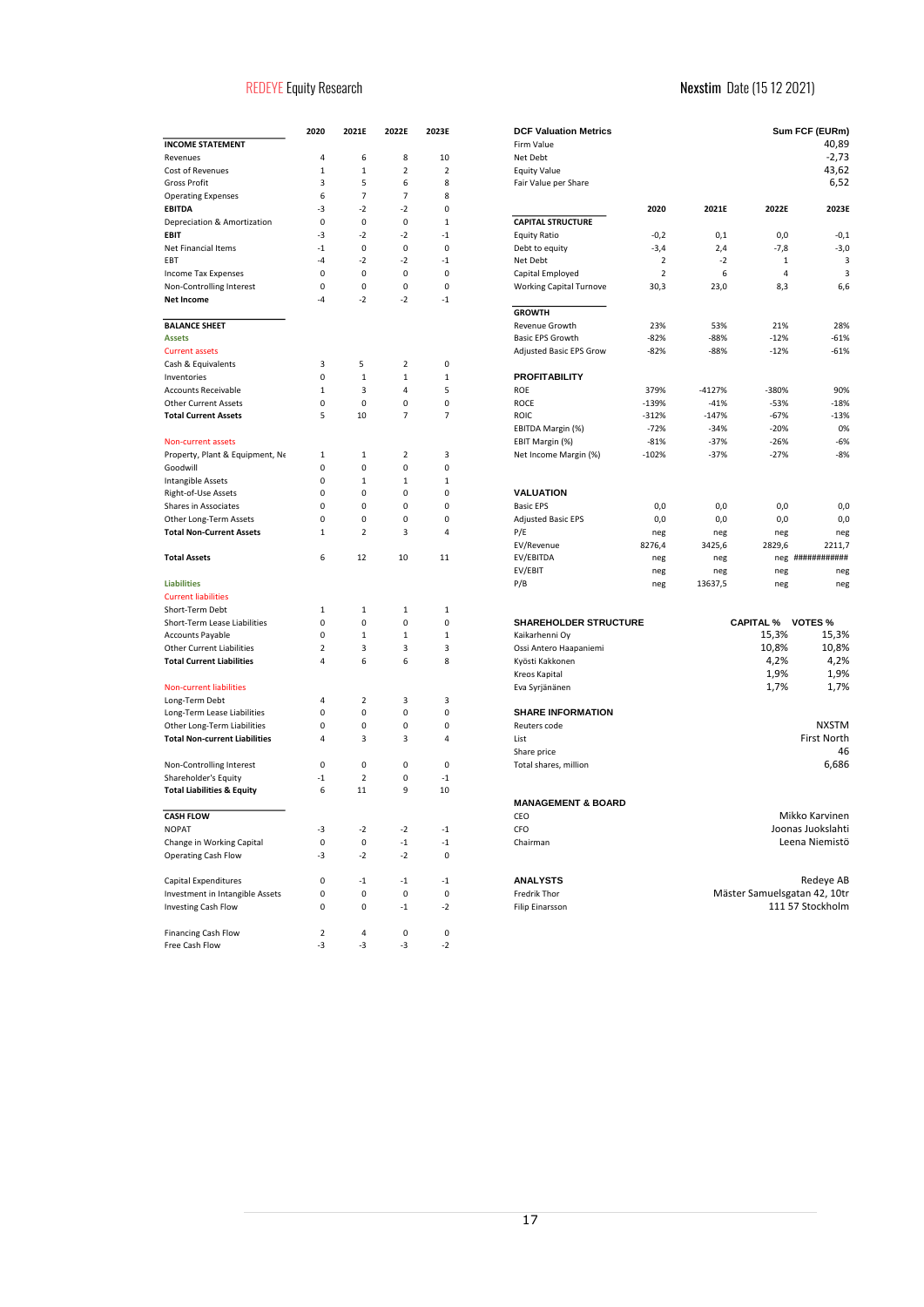# Redeye Rating and Background Definitions

# Company Quality

Company Quality is based on a set of quality checks across three categories; PEOPLE, BUSINESS, FINANCE. These are the building blocks that enable a company to deliver sustained operational outperformance and attractive longterm earnings growth.

Each category is grouped into multiple sub-categories assessed by five checks. These are based on widely accepted and tested investment criteria and used by demonstrably successful investors and investment firms. Each sub-category may also include a complementary check that provides additional information to assist with investment decision-making.

If a check is successful, it is assigned a score of one point; the total successful checks are added to give a score for each sub-category. The overall score for a category is the average of all sub-category scores, based on a scale that ranges from 0 to 5 rounded up to the nearest whole number. The overall score for each category is then used to generate the size of the bar in the Company Quality graphic.

# People

At the end of the day, people drive profits. Not numbers. Understanding the motivations of people behind a business is a significant part of understanding the long-term drive of the company. It all comes down to doing business with people you trust, or at least avoiding dealing with people of questionable character.

The People rating is based on quantitative scores in seven categories:

• Passion, Execution, Capital Allocation, Communication, Compensation, Ownership, and Board.

# Business

If you don't understand the competitive environment and don't have a clear sense of how the business will engage customers, create value and consistently deliver that value at a profit, you won't succeed as an investor. Knowing the business model inside out will provide you some level of certainty and reduce the risk when you buy a stock. The Business rating is based on quantitative scores grouped into five sub-categories:

• Business Scalability, Market Structure, Value Proposition, Economic Moat, and Operational Risks.

# Financials

Investing is part art, part science. Financial ratios make up most of the science. Ratios are used to evaluate the financial soundness of a business. Also, these ratios are key factors that will impact a company's financial performance and valuation. However, you only need a few to determine whether a company is financially strong or weak.

The Financial rating is based on quantitative scores that are grouped into five separate categories:

• Earnings Power, Profit Margin, Growth Rate, Financial Health, and Earnings Quality.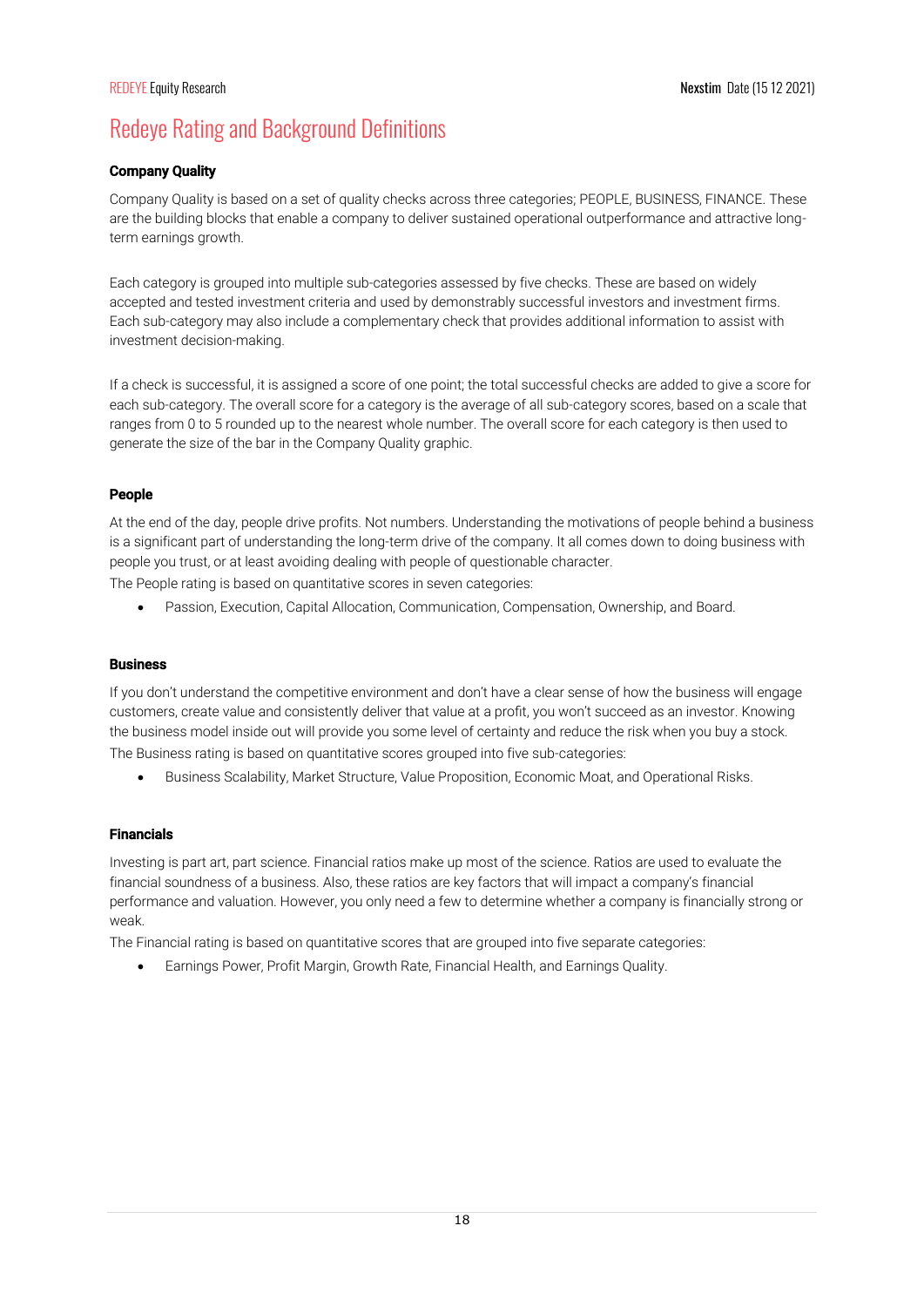# Redeye Equity Research team

# Management

Björn Fahlén bjorn.fahlen@redeye.se

Tomas Otterbeck tomas.otterbeck@redeye.se

# Technology Team

Henrik Alveskog henrik.alveskog@redeye.se

Fredrik Nilsson fredrik.nilsson@redeye.se

Niklas Sävås niklas.savas@redeye.se

Jesper Henriksson jesper.henriksson@redeye.se

Douglas Forsling douglas.forsling@redeye.se

Forbes Goldman forbes.goldman@redeye.se

Mark Siöstedt mark.siostedt@redeye.se

Danesh Zare danesh.zare@redeye.se

Mattias Ehrenborg mattias.ehrenborg@redeye.se

Jacob Svensson jacob.svensson@redeye.se

Hjalmar Ahlberg hjalmar.ahlberg@redeye.se

Viktor Lindström viktor.lindström@redeye.se

# **Editorial**

Mark Siöstedt mark.siostedt@redeye.se

Joel Karlsson joel.karlsson@redeye.se

# Life Science Team

Gergana Almquist gergana.almquist@redeye.se

Oscar Bergman oscar.bergman@redeye.se

Johan Unnerus johan.unnerus@redeye.se

Mats Hyttinge mats.hyttinge@redeye.se

Filip Einarsson filip.einarsson@redeye.se

Fredrik Thor fredrik.thor@redeye.se

Kevin Sule kevin.sule@redeye.se

Christian Binder christian.binder@redeye.se

Richard Ramanius richard.ramanius@redeye.se

Erik Nordsröm erik.nordström@redeye.se